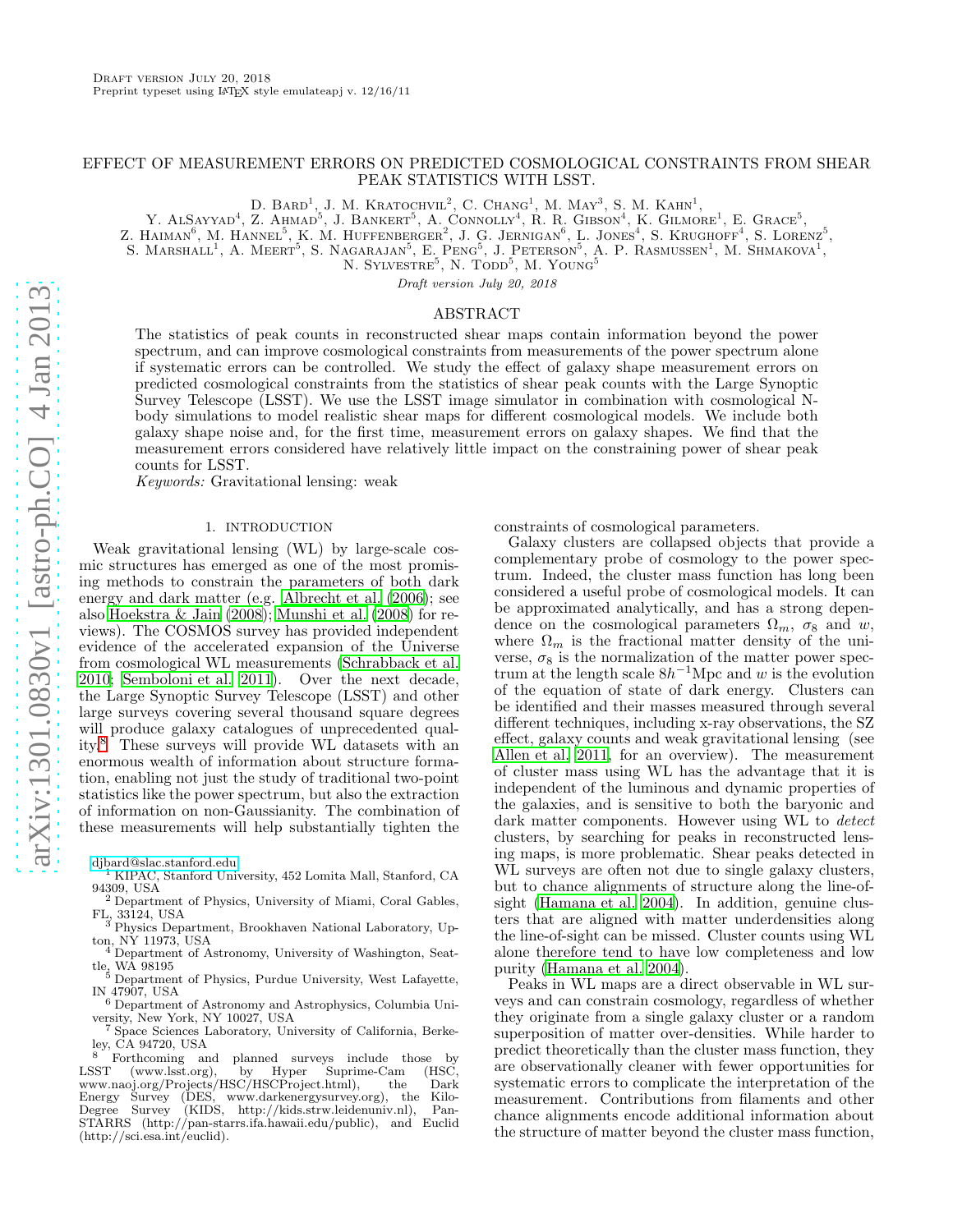making peak counts a probe of cosmological parameters complementary to measurements from cluster counts.

In the past several years, there has been a significant increase in interest in lensing peaks and other closely related statistics.[9](#page-1-0) Most work has concentrated on peak counts in maps of convergence, which are easy to simulate but observationally harder to reconstruct than maps of reduced shear (see Section [2](#page-2-0) for definitions of convergence and reduced shear). [Jain et al.](#page-12-7) [\(2000\)](#page-12-7) studied the probability distribution function of the convergence and [Wang et al. \(2009\)](#page-13-0) investigated its cumulative version, the fractional area of "hot spots" on convergence maps. Both statistics are similar to peak counts in the high-convergence limit and have been shown to have useful cosmology sensitivity. The fractional area statistic is also known as  $V_0$ , one of the three Minkowski functionals for two-dimensional thresholded fields. Minkowski functionals are related to peaks and had been proposed as a weak-lensing statistic by Sato et al.  $(2001)$  and Guimarães  $(2002)$ . More recently, [Maturi et al. \(2010](#page-12-10)) constructed an analytical approximation to the  $V_2$  Minkowski functional, which is the genus statistic and also corresponds to peak counts in the high-threshold limit. The full set of Minkowski functionals in the context of WL has been studied extensively both theoretically [\(Munshi et al. 2011\)](#page-12-11) and in raytracing simulations [\(Kratochvil et al. 2012\)](#page-12-12). In a different approach, peak counts have also been studied in wavelet space [\(Pires et al. 2009](#page-12-13)), and found to break the degeneracy in  $(\sigma_8, \Omega_m)$  cosmological models found in measurements of the power spectrum alone.

Preliminary studies [\(Marian et al. 2009,](#page-12-14) [2010\)](#page-12-15) that defined peaks as local density maxima were based on 2D projections of the 3D mass distribution in low-resolution<br>N-body simulations. Weak-lensing peak counts us-Weak-lensing peak counts using ray-traced simulations were subsequently studied by [Dietrich & Hartlap \(2010\)](#page-12-16) and [Kratochvil et al.](#page-12-17) [\(2010\)](#page-12-17) and more recently in [Li \(2011\)](#page-12-18) and [Marian et al.](#page-12-19) [\(2012\)](#page-12-19). Based on simulations with better mass resolution, these references revealed that low–amplitude peaks (which typically do not correspond to single collapsed dark matter halos) contain more cosmological information than high-amplitude peaks. It should be noted that the range of peak heights qualifying peaks as "low" varies greatly between these references.

Several other aspects of WL peak counts have also been explored. WL peaks were used by [Marian et al. \(2011](#page-12-20)) and [Maturi et al. \(2011\)](#page-12-21) to predict constraints on the primordial non-Gaussianity parameter  $f_{\rm NL}$ . [Yang et al.](#page-13-1) [\(2011\)](#page-13-1) studied the origin of the cosmologically important low peaks, and found that they are typically caused by a combination of 4–8 low-mass halos. [Kratochvil et al.](#page-12-12) [\(2012\)](#page-12-12) and [Marian et al. \(2012\)](#page-12-19) demonstrated that cosmological constraints from peaks can be tightened by combining several angular smoothing scales. [Pires et al.](#page-12-22) [\(2012\)](#page-12-22) compared WL peak counts directly to two other commonly used non-Gaussian statistics, skewness and kurtosis, and found the peak counts to be superior in information extraction from WL maps. Finally,

[VanderPlas et al. \(2012\)](#page-13-2) studied the effect of masks on shear peak counts and showed that using Karhunen-Loève analysis can mitigate biases on peak count distributions caused by masked regions, and can also reduce the number of noise peaks. A comprehensive study of the uncertainty that the presence of masks introduces into peak counts in real observational situations has yet to be performed.

Previous work on this subject has therefore determined the value of peak counts in constraining cosmology, both alone and in combination with other lensing measurements, where peak counts can break degeneracies in cosmological parameter estimation. Attention has also been paid to optimizing the extraction of cosmological information. Work by [Maturi et al. \(2010\)](#page-12-10) and [Marian et al.](#page-12-20) [\(2011\)](#page-12-20) has concentrated on determining the optimal filter size and shape, and how filters of different sizes can be combined to increase the information extracted from shear maps. [Dietrich & Hartlap \(2010\)](#page-12-16) demonstrated the value in redshift-dependent measurement of shear peaks. However, to date there has been no effort to include measurement errors in the predictions made from the above simulations.

This paper introduces a framework to produce realistic galaxies that can be used to trace the shear maps produced in cosmological simulations, with sizes, magnitudes, redshifts and signal-to-noise properties matching observed distributions, and measurement errors matching expected uncertainties from a ten-year LSST survey. We take a forward-modeling approach where we compare a dataset produced with a particular cosmology with datasets produced for other cosmological models. In this way, we can compare the expected results from the different cosmologies and, eventually, determine the best-fit to the data.

This paper is organized as follows. The WL formalism and aperture mass calculation are introduced in Section [2.](#page-2-0) To calculate these shear peak statistics, we start with a large suite of N-body simulations described in [Kratochvil et al. \(2012\)](#page-12-12) and [Yang et al. \(2011\)](#page-13-1), which are ray-traced in order to obtain maps of the shear and convergence parameters for seven different cosmological models, covering the cosmological parameter space in  $\Omega_m$ ,  $\sigma_8$  and w. These are described in Section [3.](#page-3-0) We seed these shear maps with source galaxies in order to obtain a mock dataset for each cosmological model. Realistic galaxies are essential to predicting realistic constraints on cosmology, so we must include all effects that will impact the quality of the measurements. Measurement uncertainties depend largely on the signal-to-noise ratio of the flux of the galaxy, with fainter galaxies having lower signal-to-noise. We therefore use the LSST Image Simulator [\(Connolly et al. 2010\)](#page-12-24) input catalogues to identify the intrinsic properties to be used for the source galaxies, such as size, magnitude and redshift. Uncertainties in shape measurement are determined from a large suite of LSST simulations, used to model the expected errors due to atmospheric and instrumental effects and the residual contributions to galaxy shape distortion after the ellipticity of the point spread function (PSF) has been interpolated to the galaxy position and deconvoluted from the galaxy shape. This process is described in Section [4,](#page-4-0) and provides a mock catalogue of galaxy shapes representative of that which would be obtained after 10 years

<span id="page-1-0"></span><sup>9</sup> To our knowledge, lensing peaks were first considered as a probe of cosmology in the early ray-tracing simulations by [Jain & van Waerbeke \(2000](#page-12-23)), who studied the  $\Omega_m$ –dependence of the peak counts.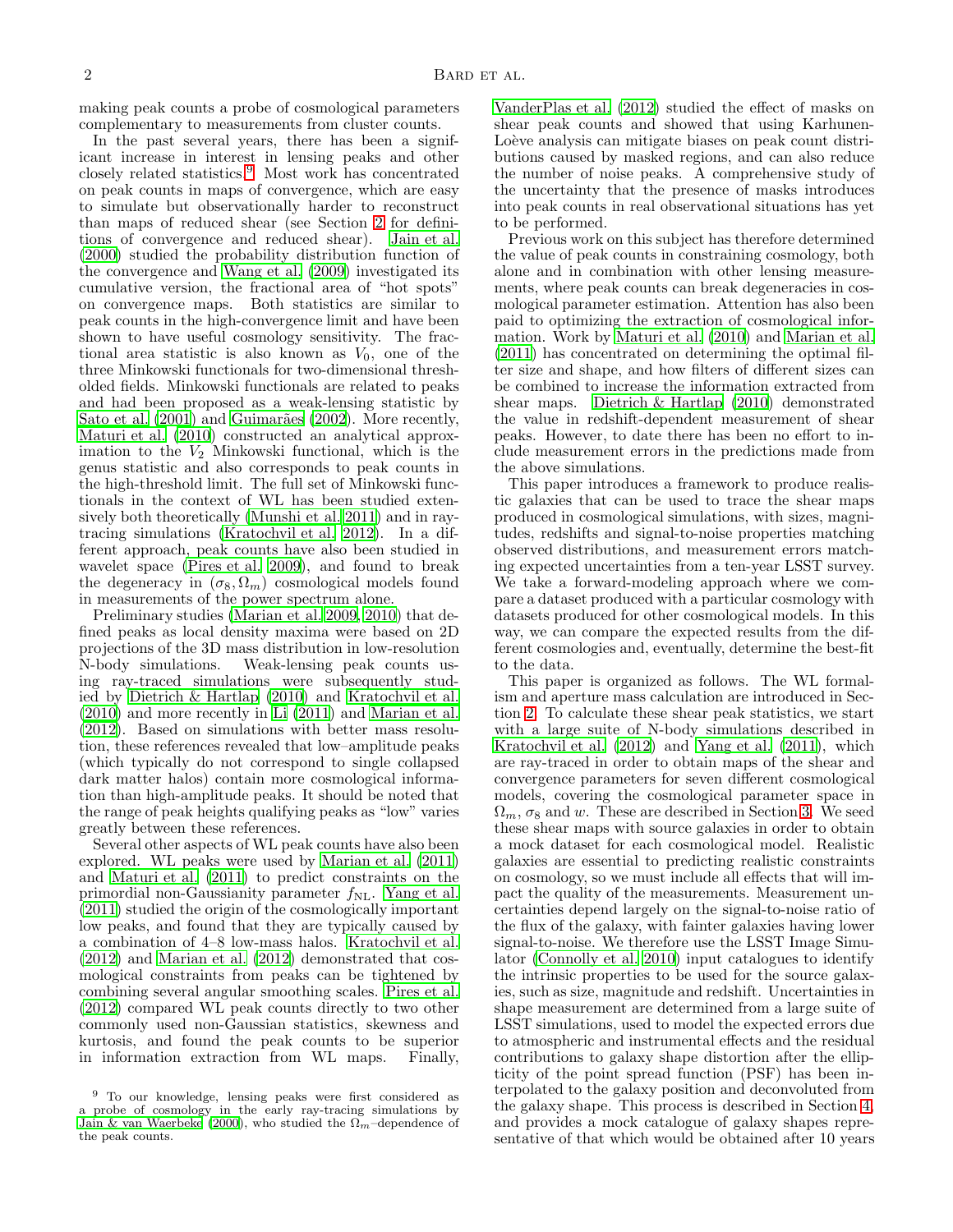of LSST data, for each of the seven cosmological models. We then calculate the aperture mass over each of these mock catalogues, and look for peaks in the maps of signal-to-noise ratio (SNR) of the aperture mass statistic. The resulting peak counts are described in Section [5,](#page-6-0) which allow us to make the first realistic predictions of constraints on cosmological parameters from shear peak statistics for LSST. We describe the process by which we calculate the constraints on cosmology by comparing the different mock datasets in Section [6,](#page-8-0) and discuss our results in Section [7.](#page-9-0) Finally, we summarize our work in Section [8.](#page-11-0)

# 2. FORMALISM

<span id="page-2-0"></span>Photons from distant galaxies are deflected by the tidal gravitational field of matter along the line of sight. If the lensed image of a galaxy is smaller than the characteristic scale of the lensing potential, the distortion of the galaxy shape can be described by a linearized lens mapping, given by the Jacobian

$$
A = (1 - \kappa) \begin{pmatrix} 1 - g_1 & -g_2 \\ -g_2 & 1 + g_1 \end{pmatrix},
$$

where g is the reduced shear  $g = \frac{\gamma}{1-\kappa}$ . The complex shear  $\gamma \equiv \gamma_1 + i\gamma_2$  describes the distortion of the galaxy shape, and the convergence,  $\kappa$ , describes the magnification of the galaxy image relative to its source. For a full derivation of these parameters, see for example [Bartelmann & Schneider \(2001\)](#page-12-25).

Of course, we cannot measure the shear parameters directly, but must estimate them from the resulting small distortions in observed galaxy shapes. We parametrize galaxy shapes by the complex ellipticity  $\epsilon = \epsilon_1 + i\epsilon_2$ , where the components of ellipticity are normalized moments of the light intensity of the object  $I_{i,j}$  weighted by a Gaussian function  $W(x_1, x_2)$ :

$$
\epsilon_1 = \frac{I_{11} - I_{22}}{I_{11} + I_{22}}, \quad \epsilon_2 = \frac{2I_{12}}{I_{11} + I_{22}},
$$

$$
I_{ij} = \frac{\int \int W(x_1, x_2) f(x_1, x_2) x_i x_j dx_1 dx_2}{\int \int W(x_1, x_2) f(x_1, x_2) dx_1 dx_2}, \quad i, j = 1, 2.
$$

The observed galaxy ellipticity is a combination of the intrinsic galaxy ellipticity  $\epsilon_{int}$  and reduced shear g:  $\epsilon_{obs} = \epsilon_{int} + g$ . Shape noise from the intrinsic ellipticity of galaxies  $\sigma_{int}^2 = \langle \epsilon_{int}^2 \rangle$  is much larger than  $g^2$ , so to obtain g we can average over large numbers of galaxies (assuming that galaxy shapes and orientations are random over a large enough area of the sky). In this case, the observed ellipticity  $\langle \epsilon_{obs} \rangle = \langle g \rangle$ . The uncertainty in a measurement of  $g, \sigma_g$ , is therefore a combination of the galaxy shape noise and measurement uncertainty  $\sigma_g^2 =$  $\sigma_{int}^2 + \sigma_{meas}^2$ <sup>[10](#page-2-1)</sup>. Previous work (e.g. [Dietrich & Hartlap](#page-12-16) [2010;](#page-12-16) [Maturi et al. 2010;](#page-12-10) [Marian et al. 2011\)](#page-12-20) has considered the impact of the shape noise  $\sigma_{int}$  but not the measurement uncertainty  $\sigma_{meas}$ .

Matter over-densities along the line of sight will cause the shear field, and therefore the observed shapes of galaxies, to be tangentially aligned around the projected

peak of the over-density. We can use this property of shear fields to reconstruct the aperture mass, which is a weighted sum over the tangential components of galaxy shapes around a point. We define the aperture mass at position  $\theta_0$  as in [Schneider \(2005\)](#page-12-26),

$$
M_{ap}(\theta_0) = \int d^2\boldsymbol{\theta} Q(\theta) g_t(\theta, \theta_0),
$$

where  $g_t$  is the tangential component of reduced shear relative to  $\theta_0$  defined as

$$
gt(\theta, \theta0) = -(g1 cos(2\phi) + g2 sin(2\phi)).
$$

 $\phi$  is the angle with respect to the horizontal axis between positions  $\theta_0$  and  $\theta$  in the map. Note the minus sign, and the factor of two in the angles (necessary because shear is spin-2, not a vector).  $Q(\theta)$  is the weighting function, and determines the statistical properties of  $M_{ap}$ . In practice, the shear field is sampled by galaxies and we measure the reduced shear of these galaxies. We therefore estimate the aperture mass by summing over the tangential components of galaxy shapes using

<span id="page-2-3"></span>
$$
M_{ap}(\theta_0) = \frac{1}{N_g} \sum_{i=1}^{N_g} Q(\theta) g_{i,t}.
$$
 (1)

If the weight function  $Q(\theta)$  follows the expected shear profile of a mass peak then the aperture mass is a matched filter for detecting mass peaks. We use the spherically symmetric function introduced by [Schirmer et al. \(2007\)](#page-12-27), which follows an NFW [\(Navarro et al. 1996\)](#page-12-28) profile with exponential cutoffs as  $x \to 0$  and  $x \to \infty$ :

$$
Q_{NFW}(x, x_c) = \frac{1}{1 + e^{6 - 160x} + e^{-47 + 50x}} \frac{\tanh(x/x_c)}{x/x_c}.
$$

Here,  $x = \theta_i/\theta_{max}$ , where  $\theta_{max}$  gives the radius to which the filter is tuned. We use a value of  $5.6arcmin$ .  $x_c$  is a constant, set to 0.15, which has been empirically determined to be a good value for shear peak counting (Hetterscheidt et al.  $2005$ ).<sup>[11](#page-2-2)</sup> The rms dispersion of  $\hat{M}_{ap}$  in the case of no lensing is determined from the dispersion of the intrinsic shape noise of galaxies [\(Bartelmann & Schneider 2001\)](#page-12-25),

<span id="page-2-5"></span>
$$
\sigma(M_{ap}) = \frac{\sigma_g}{\sqrt{2n}} \sqrt{\sum_i Q^2(\theta_i)}.
$$
 (2)

Providing the lensing is weak within the radius of the aperture,  $\sigma(M_{ap})$  will be close to the rms dispersion in the presence of lensing. It can therefore be used as an estimate of the uncertainty of the aperture mass. We can calculate the noise directly from the data, and look for peaks in the map of SNR,

<span id="page-2-4"></span>
$$
SNR(\theta_0) = \frac{\sqrt{2} \sum_i Q(\theta_i) g_{i,t}}{\sqrt{\sum_i Q^2(\theta_i) g_i^2}}.
$$
\n(3)

<span id="page-2-2"></span><sup>11</sup> However, it is not yet clear whether this value or this filter shape in general is the best choice for the low shear peaks, which have been discovered to be cosmologically important [\(Dietrich & Hartlap 2010;](#page-12-16) [Kratochvil et al. 2010](#page-12-17)) and been shown to be due to projections of multiple clusters [\(Yang et al. 2011\)](#page-13-1) since the publication of [Hetterscheidt et al. \(2005](#page-12-29)).

<span id="page-2-1"></span><sup>10</sup> We define "error" as the residual between the measured and true quantity, and "uncertainty" as the standard deviation of the differences between the measured and true quantity.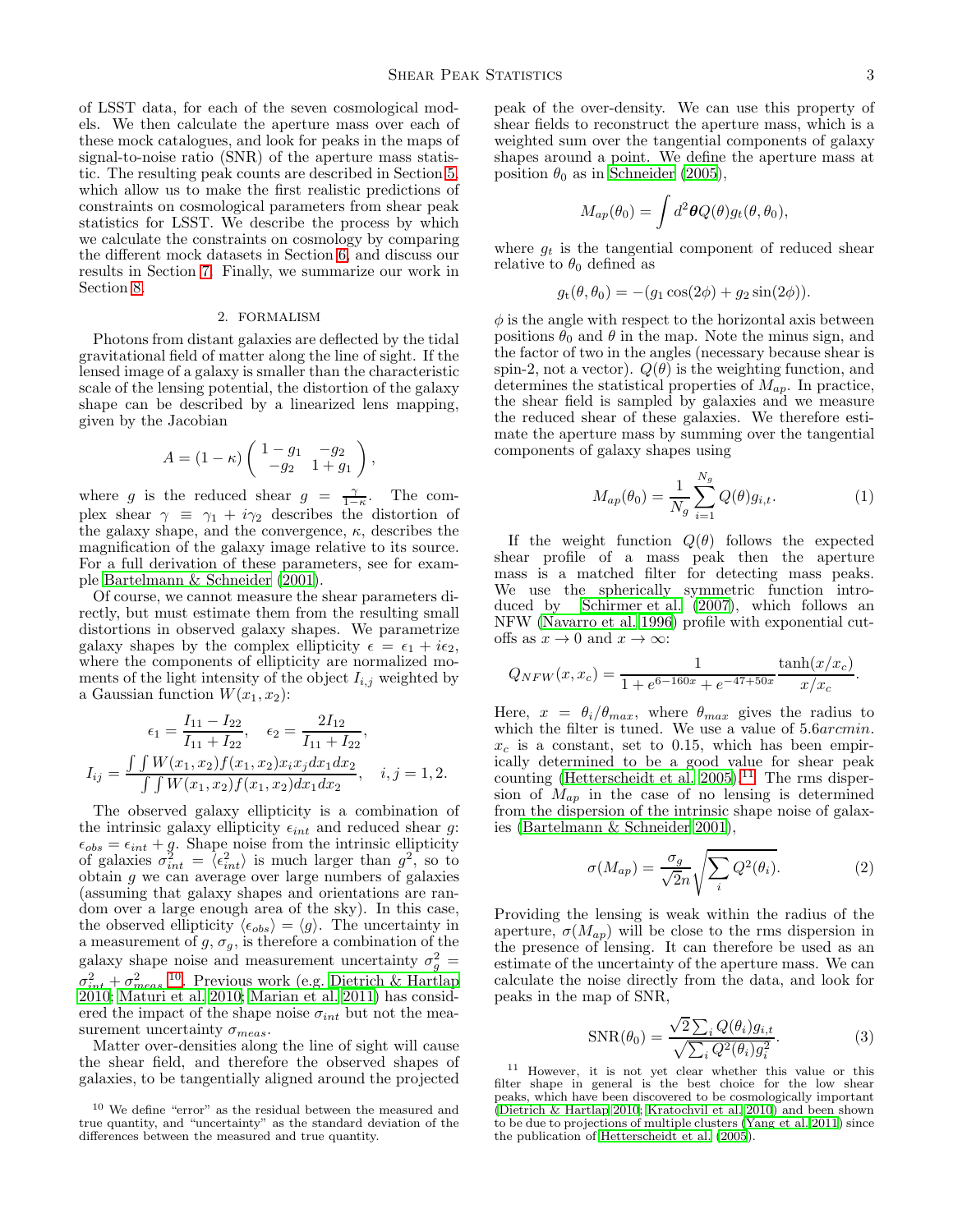We use a pixel size of  $12.2''^2$  for this map. We define peaks in the SNR map as all pixels in the map above a certain threshold having 8-connectivity (i.e. pixels which are connected along the sides or by the corners). While there are other possible definitions of peaks, this one corresponding to the definition of local maxima in a pixelized map—is simple and makes few assumptions about the underlying nature of the peaks.

We are working with thousands of  $12 \text{ deg}^2$  simulated shear and convergence maps, with each map containing  $\sim$  1.5 million galaxies. Calculating the aperture mass for all maps is a significant computational problem, which we address by taking advantage of the properties of graphics processing units (GPUs). The implementation of the aperture mass calculation on the GPU is described in detail in [Bard et al. \(2012\)](#page-12-30). By using the GPU we can reduce the computation time per map from several hours to a few minutes.

Previous work [\(Yang et al. 2011\)](#page-13-1) has determined that peak counts in convergence maps contain additional information not provided by the power spectrum alone. In order to make a similar determination about the information in peak counts in reduced shear maps, we must also calculate the power spectrum using a simple Fourier transformation. We will also use this information to constrain cosmological parameters, alone and in combination with the peak counts, as described in Section [7.](#page-9-0)

#### 3. SIMULATIONS

<span id="page-3-0"></span>In order to predict peak counts from different cosmological models we must use a large suite of N-body simulations representing these models, ray-traced to produce shear maps. The large-scale structure simulations and shear maps we use in this analysis were created with the Inspector Gadget lensing simulation pipeline [\(Kratochvil et al. in prep](#page-12-31)[,i](#page-12-32)) on the New York Blue supercomputer, which is part of the New York Center for Computational Sciences at Brookhaven National Laboratory/Stony Brook University. In this section we describe the simulations and the cosmological models we chose to study.

## 3.1. N-body Simulations

The N-body simulations are the same as those used in [Yang et al. \(2011\)](#page-13-1), [Kratochvil et al. \(2012](#page-12-12)) and [Yang et al. \(2012](#page-13-3)), and consist of a series of 80 CDM Nbody simulations with  $512<sup>3</sup>$  particles each and a box size of  $240h^{-1}$  Mpc. They were run with a modified version of the public N-body code Gadget-2 [\(Springer 2005\)](#page-12-33). The linear matter power spectrum, which serves as input for the initial conditions generator N-GenIC associated with Gadget-2, was created with CAMB [\(Lewis et al. 2000](#page-12-34)) for  $z = 0$ , and scaled to the starting redshift of our simulations at  $z = 100$  according to the linear growth factor.

The N-body simulations cover different cosmological models produced in multiple runs with different random initial conditions. A total of 50 of the runs is available in the fiducial cosmology, with parameters chosen to be  ${\Omega_m = 0.26, \Omega_{\Lambda} = 0.74, w = -1.0, n_s = 0.96, \sigma_8 =}$  $0.798, H_0 = 0.72$ . These 50 runs all used the same input power spectrum, but each one is a different and strictly independent realization. This yields a statistically robust set of simulations. In each of the other six cosmological models one parameter was varied at a time, keeping the

<span id="page-3-1"></span>Table 1 Parameters varied in each cosmological model and weak lensing map set.

| WL Map Set | $\sigma$ 8 | $\boldsymbol{w}$ | $\Omega_m$ | $\Omega_{\Lambda}$ | # of |
|------------|------------|------------------|------------|--------------------|------|
| Identifier |            |                  |            |                    | sims |
| Primary    | 0.798      | $-1.0$           | 0.26       | 0.74               | 45   |
| Auxiliary  | 0.798      | $-1.0$           | 0.26       | 0.74               | 5    |
| Om23       | 0.798      | $-1.0$           | 0.23       | 0.77               | 5    |
| Om29       | 0.798      | $-1.0$           | 0.29       | 0.71               | 5    |
| w12        | 0.798      | $-1.2$           | 0.26       | 0.74               | 5    |
| w08        | 0.798      | $-0.8$           | 0.26       | 0.74               | 5    |
| si75       | 0.750      | $-1.0$           | 0.26       | 0.74               | 5    |
| si85       | 0.850      | $-1.0$           | 0.26       | 0.74               | 5    |
|            |            |                  |            |                    |      |

others fixed, with the following values:  $\Omega_m = \{0.23, 0.29\}$ (while  $\Omega_{\Lambda} = \{0.77, 0.71\}$  such that the universe stays spatially flat),  $w = \{-0.8, -1.2\}$ , and  $\sigma_8 = \{0.75, 0.85\}$ . For each of these six non-fiducial cosmological models 5 simulations are available, where each simulation used a different realization of the initial conditions. Table [1](#page-3-1) lists all the cosmological models with their parameters and number of N-body simulations.

The shear and convergence maps, described in more detail in the next subsection, were generated by mixing simulations with different random initial conditions, and by randomly rotating and shifting the simulation data cubes. For the maps in each non-fiducial cosmology a mixture of all five independent N-body runs was used. In the fiducial cosmology, two completely independent sets of maps are available. One of these sets, called hereafter the "auxiliary" map set, was created from the five inde-pendent N-body runs with the same five quasi-identical<sup>[12](#page-3-2)</sup> initial conditions as in the non-fiducial cosmologies. The second map set was created by mixing lens planes from the remaining larger ensemble of 45 independent N-body runs, and will be referred to as the "primary" map set. This is also reflected in Table [1.](#page-3-1)

## 3.2. Weak Lensing Maps

Our pipeline uses a standard two-dimensional raytracing algorithm, as described in [Hamana & Mellier](#page-12-35) [\(2001\)](#page-12-35), to create the weak lensing maps from the Nbody simulations. Earlier work using similar algorithms includes [Schneider et al. \(1992](#page-12-36)), [Wambsganss et al.](#page-13-4) [\(1998\)](#page-13-4) and [Jain et al. \(2000\)](#page-12-37). We refer the reader to Kratochvil et al.  $(2010, 2012)$  $(2010, 2012)$ ; Yang et al.  $(2011)$  for the full description of our methodology and verification of the accuracy of the simulations used.

The large-scale structure from the N-body simulations was output as particle positions in boxes at different redshifts, starting at redshift  $z = 2$ . The particles were then projected perpendicularly onto planes spaced  $80h^{-1}$ Mpc apart in a direction parallel to the central line of sight of the map. We used the triangular shaped cloud (TSC) scheme [\(Hockney & Eastwood 1998\)](#page-12-38) to place the particles on a grid on these two-dimensional density planes; the particle surface density was then converted into the

<span id="page-3-2"></span><sup>12</sup> By "quasi-identical", we mean that the random number seeds to create the initial particle distributions from the power spectra were kept the same across all cosmological models, but the normalization of the power spectra themselves were adjusted such as to yield the desired  $\sigma_8$  today in every cosmology. These adjustments are necessary due to the difference in growth factors between the models.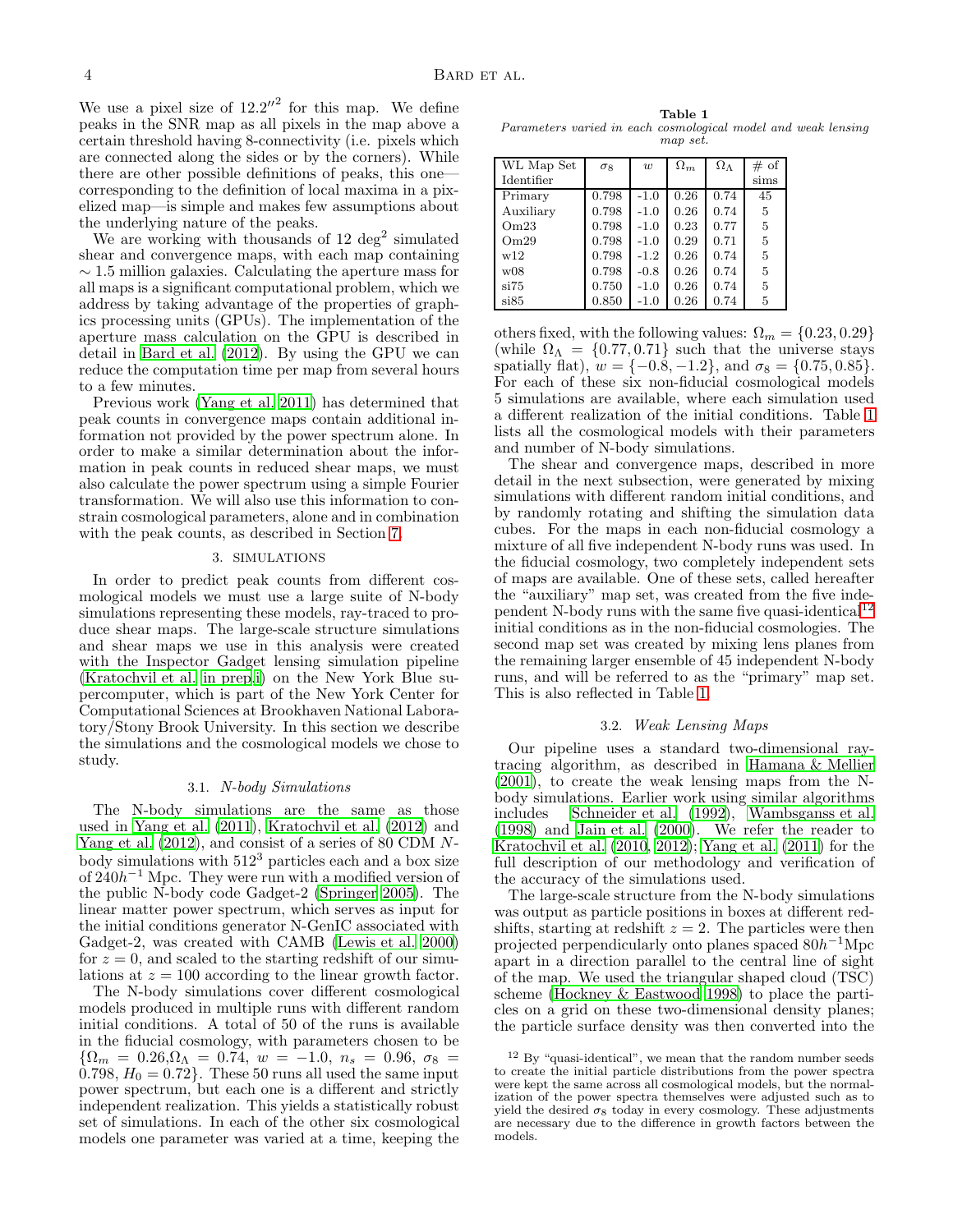gravitational potential via the Poisson equation. The algorithm then followed light rays from the observer back in cosmic time. The deflection angle, as well as the weak lensing convergence and shear were calculated at each plane for each light ray. These depend on the first and second derivatives of the potential, respectively. Between the planes, the light rays traveled in straight lines.

Shear and convergence maps, spanning 12 square degrees, were created for  $2048 \times 2048$  light rays. For simplicity, we created maps assuming the source galaxies to be at three fixed redshifts,  $z_s = 1, 1.5, 2$ . Each cosmological model is represented by 500 such 12-square-degree maps for convergence and shear parameters for each of the three source galaxy redshifts.

# 4. SOURCE GALAXIES

<span id="page-4-0"></span>In this section we describe how we characterize the source galaxies which we use to trace the shear field. We wish to make our prediction for shear peak counts as realistic as possible, and for that it is essential that we make our source galaxies as realistic as possible. The steps we take to create the ensemble of source galaxies can be summarized as follows:

- Assign a spatial position for the galaxy.
- Assign a redshift for the galaxy. Based on redshift, assign the galaxy a magnitude, size and intrinsic shape.
- Add reduced shear to galaxy. Re-calculate size and magnitude.
- Add reduced shear error to galaxy.

## 4.1. Intrinsic Properties

As described in Section [3,](#page-3-0) we have 500 realisations of maps for each of 7 different cosmological models. Each set consists of ray-traced maps of the lensing parameters  $\gamma_1$ ,  $\gamma_2$  and  $\kappa$  in three redshift bins, at  $z=1.0$ , 1.5 and 2.0. We consider each of the 500 realisations of one cosmological model to be independent observations of the sky, and for each map we generate an independent ensemble of galaxies to use as tracers of the shear field in three dimensions. The same source galaxies are used for all 7 cosmologies, so we are effectively observing the same "sky" with all cosmological models.

We scatter the galaxies randomly across the field, ensuring that we have an average galaxy density of 30  $\frac{1}{2}$  galaxies arcmin<sup>-2</sup>, which is roughly the expected galaxy density usable for weak lensing analyses for an LSST ten-year survey in r-band [\(Wittman et al. 2009\)](#page-13-5). At this first step, we have already limited how realistic we can make this study: in randomly positioning the source galaxies, we do not take into account the shifts in their apparent positions due to lensing and that the source galaxy positions are in reality correlated with dark matter halos in the simulation. We decided to neglect these effects because it lets us shoot light-rays backwards in time through the N-body simulation indiscriminately, as opposed to having to determine which light ray hits a fixed galaxy position. Matching galaxy density with input shear maps is very difficult; see for example [Behroozi et al. \(2011\)](#page-12-39).

One consequence of these simplifications is that we neglect the magnification bias present in lensing (Turner et al. (1984)). The magnification bias arises from two competing effects: i) high-shear regions magnify galaxies, thus making fainter galaxies visible in a flux-limited survey and adding source galaxies in those regions of the sky, ii) the magnification also spreads apart the apparent positions of the source galaxies, thus diluting the number of galaxies in these high-shear regions.

We anticipate that this variation in density will have a small impact on lensing peak counts, or at least on the cosmological constraints coming from lensing peak counts. This is because the constraints have been shown to be dominated by the numerous low peaks [\(Kratochvil et al. 2010;](#page-12-17) [Dietrich & Hartlap 2010](#page-12-16)), which are to be found in low shear regions, while the magnification bias is most noticeable in regions of high shear. For the high significance lensing peaks, the primary effect of magnification on galaxies will be a shift in the apparent position of galaxies which can also shift the position of a peak (particularly if it is not the central peak of a cluster). Since peak counts (measured using one smoothing scale as done in this paper) do not measure angular correlations, a shift in position will not affect the results. For the central peak of a cluster, however, the dilution of source galaxies associated with magnification will mostly cause an apparent broadening of the peak, which will make the peak appear larger than in our simplification. We do not expect this to be a significant effect for the cosmological constraints, because high central peaks are by far outnumbered by the others, but the importance of this effect should be studied in future work.

Next we assign each galaxy a redshift, size and magnitude, taken from a distribution obtained from the input catalogues of the LSST Image Simulator. Galaxies in these catalogues have properties based on those produced by the Millennium dark matter simulations. The galaxy catalogue is complete out to an r magnitude of 28, which is approximately one magnitude deeper than the expected depth of the full LSST ten-year survey. These quantities have been anchored to observations from a compilation of deep survey data<sup>[13](#page-4-1)</sup>, the DEEP2 survey [\(Coil et al. 2004\)](#page-12-40), and data from the publicly available Hubble Deep Field catalogues<sup>[14](#page-4-2)</sup>. A redshift is assigned at random to the galaxies, shown in Figure [1,](#page-5-0) where the dashed line represents a simple model of the form  $n(z) \propto z^2 e^{-2z}$ , as described in [Wittman et al.](#page-13-6) [\(2000\)](#page-13-6) and previously found to be a good fit to DEEP2 survey data [\(Coil et al. 2004\)](#page-12-40). A redshift-dependent size and magnitude is assigned for each galaxy from the simulated input catalogues, where we define size as the product of the RMS of the semi-major and semi-minor axes of the galaxy.

An intrinsic ellipticity is then assigned to each galaxy. We base the assigned ellipticity on measurements made using COSMOS data [\(Joachimi et al. 2012](#page-12-41); [Leauthaud et al. 2007\)](#page-12-42), where the intrinsic galaxy shape noise was found empirically to be 0.23 per reduced shear component. A small dependence on galaxy magnitude was identified in the COSMOS data, but no significant dependence on size or redshift was found. We next as-

<sup>13</sup> http://astro.dur.ac.uk/˜nm/pubhtml/counts/counts.html

<span id="page-4-2"></span><span id="page-4-1"></span><sup>14</sup> http://www.stsci.edu/ftp/science/hdf/archive/v2.html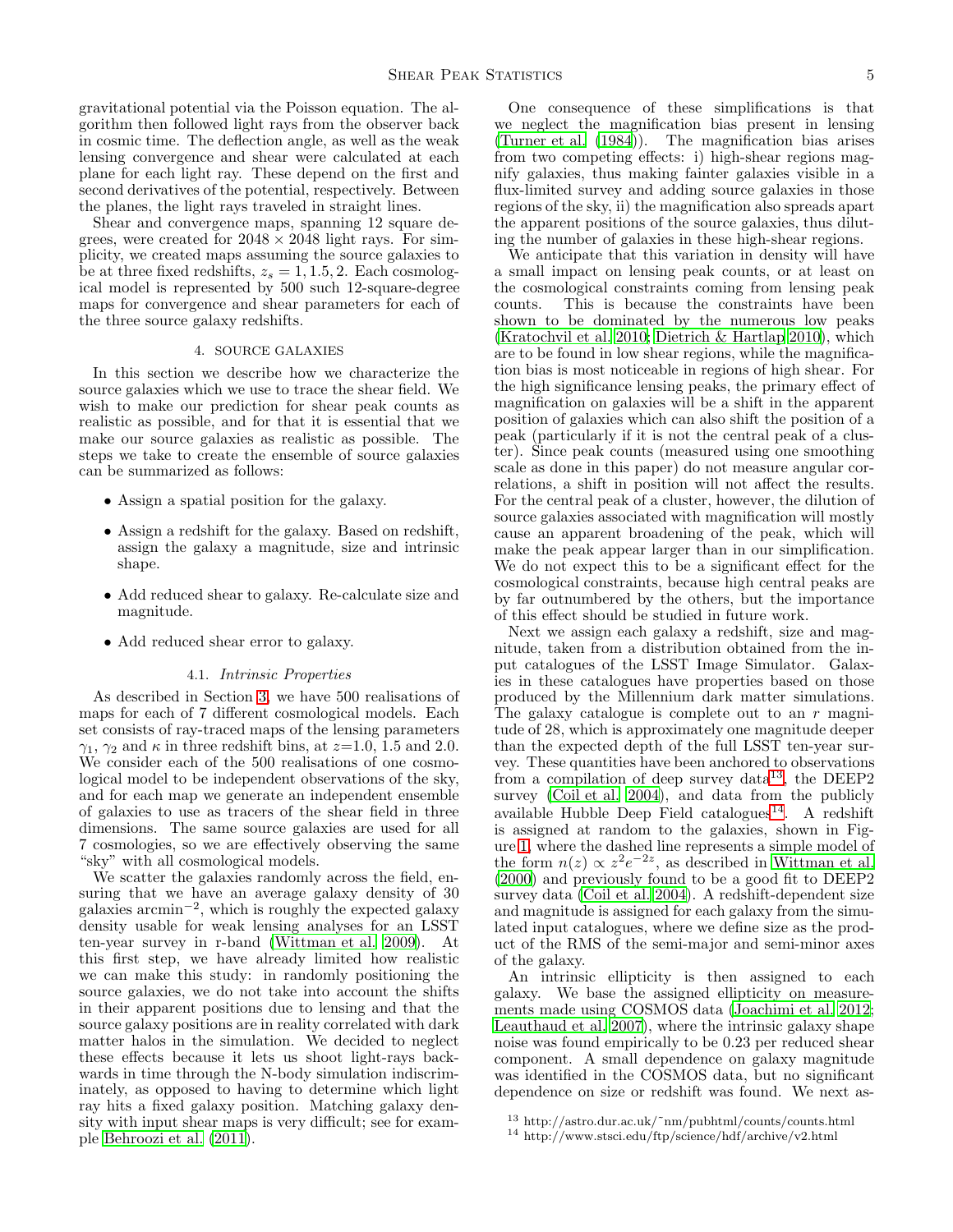

<span id="page-5-0"></span>Figure 1. Number of galaxies as a function of redshift for the source galaxies. The blue dashed line shows a fit to the simple model  $n(z) \propto z^2 e^{-2z}$ .

sign a reduced shear to the galaxy, taken from the input shear and convergence maps described in Section [3](#page-3-0) and extrapolated to the galaxy position in RA, DEC and redshift (where we linearly extrapolate the shear and convergence parameters between the three redshift planes at  $z=[1.0,1.5,2.0]$ . The galaxy size, magnitude and ellipticity are re-calculated to account for the effect of shearing and magnification.

#### 4.2. Measurement Error

To assign a measurement error for the galaxy shape is somewhat complicated. Our aim is to obtain an error consistent with a measurement of galaxy shapes from a ten-year stack of LSST observations, using only observations made with good seeing in the r-band. If we require the median seeing to be 0.66′′, which is an acceptable quality for weak lensing analyses [\(Wittman et al. 2009\)](#page-13-5), we expect a ten-year stack to consist of approx. 100 observations.

We use the LSST Photon Simulator (PhoSim) to simulate a ten-year stack of LSST observations of an area on the sky the size of a LSST chip  $\left(\frac{1}{16}\right)$  the area of an LSST CCD, with approx.  $13.6 \text{ arcmin}^2$  field of view), at different positions on the LSST focal plane in order to sample the PSF as it varies across the focal plane. PhoSim is a high-fidelity, ray-traced end-to-end simulator of the LSST system. A detailed description of the system can be found in [Peterson et al. \(2009](#page-12-43)), [Connolly et al. \(2010](#page-12-24)) and [Chang et al. \(2012b](#page-12-44)). Recent work by [Chang et al.](#page-12-45) [\(2012a\)](#page-12-45) has studied in depth the impact on galaxy shape measurement made by the distortions introduced by the atmosphere and the LSST telescope itself. We wish to isolate the impacts of measurement and algorithmic effects, and to evaluate the impact of these errors separately from the error due to galaxy intrinsic shape noise.

Since we have already accounted for shape noise in a previous step in the pipeline, we use in these simulations an input catalogue consisting of circular galaxies with a Gaussian profile to remove any effects of shape noise. The magnitudes, redshifts, SNRs and spectral energy distributions of these Gaussian galaxies are the same as the fully realistic galaxy distribution of the ImSim input catalogues. The advantage to this approach is that we can easily evaluate the measurement error without attempting to remove galaxy shape noise. We are not performing a redshift-dependent measurement, and we ignore for this work the potentially substantial errors in

redshift measurement.

We take 500 values of  $[\gamma_1, \gamma_2, \kappa]$  at random from one of the simulated shear maps described in Section [3,](#page-3-0) and produce 500 different sheared ImSim input catalogues by applying a single reduced shear value  $[g_{1,in}, g_{2,in}]$  to all galaxies in an existing catalogue. For each of these sheared input catalogues, we produce 100 simulated images of the same area of sky, each time with different atmospheric conditions specified by the LSST Operations Simulator [\(Pinto et al. 2009\)](#page-12-46) selected such that the median seeing is 0.66′′. We process the resulting images using the SourceExtractor object-detection package [\(Bertin & Arnouts 1996\)](#page-12-47). For each exposure, we use the stars in the field to reconstruct the PSF, which is interpolated to the galaxy locations using a third order polynomial interpolation function. The measured galaxy shapes are corrected for distortions due to the PSF using the popular KSB [\(Kaiser et al. 1995\)](#page-12-48) algorithm implemented in the  $IMCAT^{15}$  $IMCAT^{15}$  $IMCAT^{15}$  pipeline. We use the KSB algorithm because it is well known in the community, and its strengths and weaknesses are well understood. For example, it is known that the process that converts ellipticity to reduced shear should be calibrated using simulations. We apply a "perfect" calibration, by applying a calibration factor that shifts the mean measured reduced shear in each of our simulated exposures to the input reduced shear value. The measured, PSF-corrected, calibrated shape for each galaxy is then averaged over the 100 atmospheric realisations, giving us an estimate of the stacked galaxy shape measurement. More sophisticated algorithms are expected to give a smaller uncertainty on galaxy shape measurement (see [Kitching et al. \(2012](#page-12-49)) for a summary of the performance of many current shape measurement methods). Despite applying a perfect calibration, for this reason we consider the uncertainty obtained from our KSB implementation to be conservative for LSST.

We compare the measured galaxy shapes to the input reduced shear values, and the difference between input and output gives the uncertainty on the reduced shear measurement. There is a dependence of the measurement uncertainty with magnitude, with fainter galaxies having larger uncertainties, as shown in Figure [2.](#page-6-1) This is in accordance with the dependence of reduced shear measurement uncertainty with object magnitude found in data from the COSMOS survey [\(Leauthaud et al. 2007\)](#page-12-42). We account for this dependence as we assign measurement errors drawn from this distribution, which are added to the galaxy shape noise. Since we assign the noise to galaxies randomly, we do not consider any spatial correlations the noise may have across the field. [Chang et al.](#page-12-45) [\(2012a\)](#page-12-45) has shown that, for a ten-year stack of LSST images, the spatial correlation of measurement error (including an imperfectly modeled PSF) is at a level comparable to the statistical error on the weak lensing correlation function, around  $10^{-7}$ . We therefore consider that the spatial correlations of measurement error will be similarly small for aperture mass statistics, and neglect it in this work. However, future work is planned to specifically quantify the impact of correlated error on peak counts.

We also wish to investigate the dependence of measure-

<span id="page-5-1"></span><sup>15</sup> http://www.ifa.hawaii.edu/˜kaiser/imcat/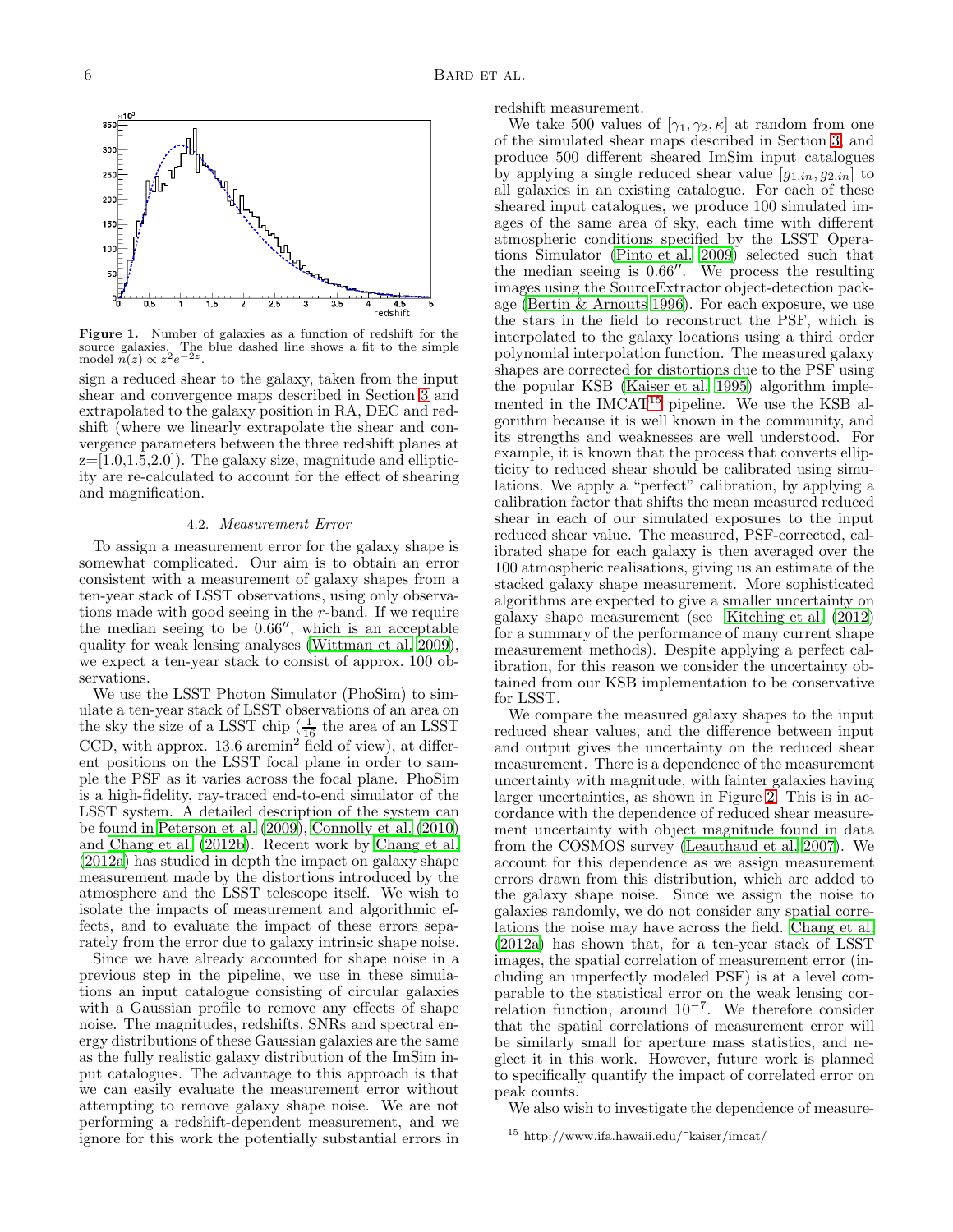ment error with galaxy shape. To do this, we therefore made a set of simulations identical to those described above, but using elliptical galaxies. However, we are unable to separate the intrinsic shape noise from the measurement error in these simulations, so we are limited to examining the dependence of the total error on the measured reduced shear with the measured galaxy shape. Figure [3](#page-6-2) shows the uncertainty distribution for input reduced shear values  $[g_{1,in}, g_{2,in}]$  for different values of measured galaxy shape  $[g_{1,meas}, g_{2,meas}]$ . There is no dependence with galaxy shape, and the distribution is remarkably flat. We do see a significant dependence of the uncertainty on  $[g_{1,in}, g_{2,in}]$  with the raw ellipticity measurement of the galaxy, but the process of PSF deconvolution using KSB, and the calibration procedure removes this dependence. We therefore do not apply a shape-dependent measurement error.



<span id="page-6-1"></span>Figure 2. Standard deviation of the errors for measured cosmic shear parameters  $g_{1,in}$  and  $g_{2,in}$ , for circular galaxies of different r magnitudes. The standard deviation is taken from fitting a Gaussian to the distribution of galaxy shape measurement errors for each magnitude bin. Black squares represent g1, blue triangles g2.



<span id="page-6-2"></span>Figure 3. Standard deviation of the errors for input reduced shear parameters  $g_{1,in}$  and  $g_{2,in}$ , for elliptical galaxies of different measured reduced shear  $g_{1,meas}$  and  $g_{2,meas}$ . The standard deviation is taken from fitting a Gaussian to the distribution of galaxy shape measurement errors for each measured g bin. Black squares represent  $g_1$ , blue triangles  $g_2$ .

Figure [4](#page-6-3) shows the distribution of the assigned values of the reduced shear |g| for all galaxies in our sample, comparing the intrinsic ellipticity alone to the combination of intrinsic ellipticity and measurement error. The measurement error has a much smaller contribution to the total galaxy shape error than the intrinsic ellipticity,

but is not negligible. We shall see in the next sections what impact this has on the peak counts and cosmological constraints.



<span id="page-6-3"></span>**Figure 4.** Distribution of galaxy shapes  $|g|$ , for intrinsic ellipticity only (black dotted line) and including measurement error (red solid line).

#### 5. PEAK COUNTS

<span id="page-6-0"></span>We consider these mock galaxy shape measurements to be a representative sample of an LSST ten-year survey. We use these simulated datasets to perform the aperture mass calculation given in Section [2](#page-2-0) using the GPU implementation described in [Bard et al. \(2012\)](#page-12-30), and obtain peak counts for the seven cosmological models described in Table [1.](#page-3-1) The aperture mass is calculated using source galaxies with shape noise alone, and using source galaxies with both shape noise and measurement error. Figure [5](#page-6-4) shows the distributions of peak counts for the different cosmological models, where each model is sampled by the same galaxies (including shape noise and measurement errors) scaled to the full-sky LSST survey size.



<span id="page-6-4"></span>Figure 5. Peak counts above SNR threshold for different cosmological models, for the aperture mass calculated using realistic galaxies with both intrinsic shape noise and measurement error. See Table [1](#page-3-1) for details of cosmological model parameters.

To evaluate the impact of measurement error, compared to shape noise alone, we calculate the difference between the peak counts for the two cases. This is shown in Figure [6,](#page-7-0) where we plot the fractional difference between the peak counts for intrinsic shape noise alone, compared to shape noise and measurement error. The difference is largest at very low and high peak significance, where it reaches up to 25%. As we might expect, the difference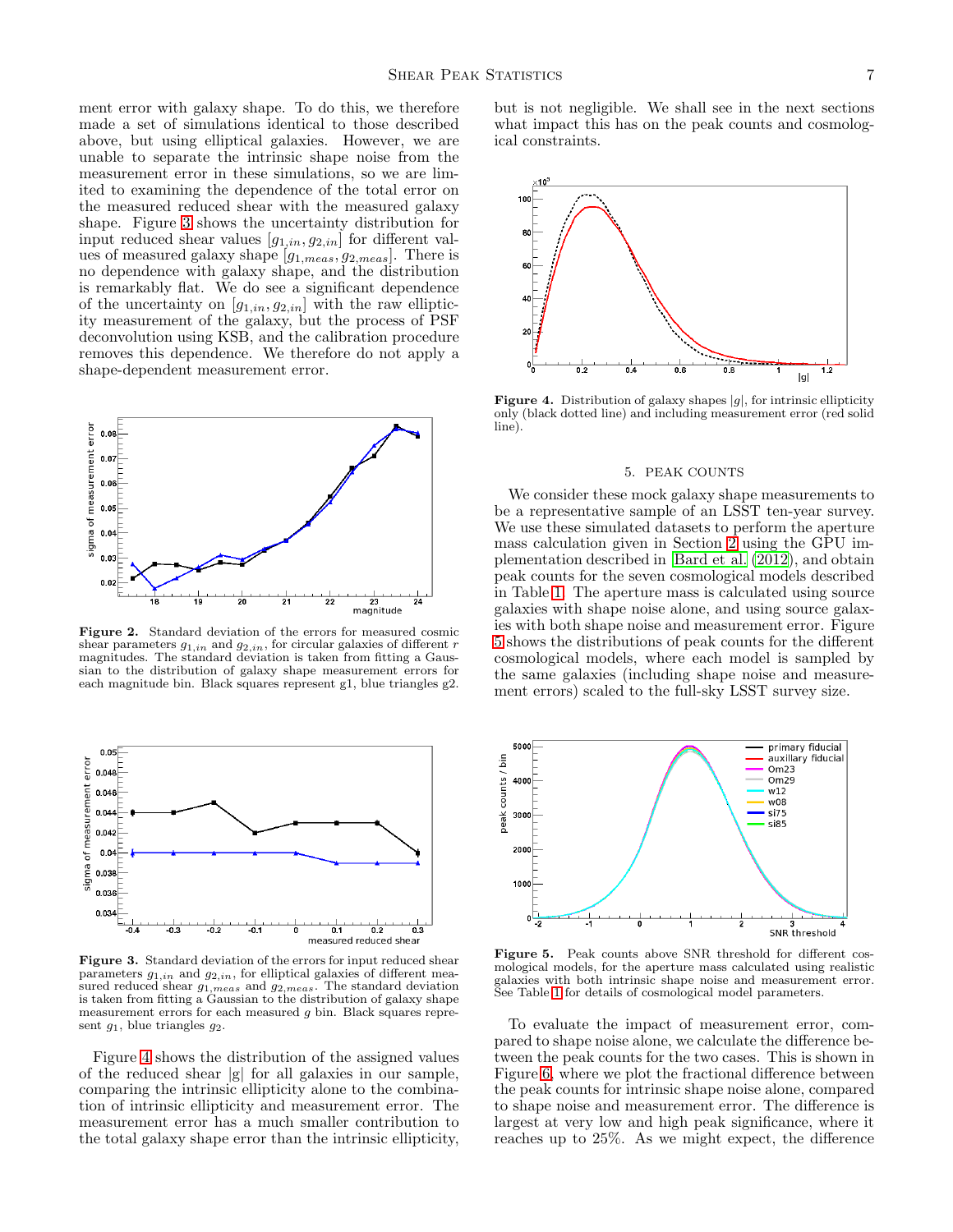is identical for all cosmological simulations, showing that measurement error should not bias constraints on cosmological parameters in favour of one model over another.



<span id="page-7-0"></span>Figure 6. Fractional difference between peak counts with shape noise alone, and peak counts with shape noise and measurement error, given as the fractional difference from shape noise only. Solid curves are the average over the 500 different maps; error bars are the standard deviation of the 500 maps, shown for the auxiliary fiducial model to indicate the level of statistical error. See Table [1](#page-3-1) for details of cosmological model parameters.



<span id="page-7-1"></span>Figure 7. Difference between peak counts in fiducial cosmology, and peak counts in other cosmologies for aperture mass calculated using realistic galaxies with both shape noise and measurement error, given as the fractional difference from fiducial cosmology counts above SNR threshold. Solid curves show the mean difference for the 500 maps used in the measurement; error bars are the standard deviation, shown for the auxiliary fiducial model to indicate the level of statistical error. See Table [1](#page-3-1) for details of cosmological model parameters.

It is hard to distinguish between the different cosmological models by eye in Figure [5,](#page-6-4) but if we plot the difference of the peak counts from the fiducial cosmology, as in Figure [7,](#page-7-1) we obtain a clearer view of the characteristics of each cosmology. The red curve in these figures represents the peak counts obtained from the auxiliary WL map set of the fiducial model, and acts as a control test to be compared with the primary map set of the fiducial model belonging to the same cosmology. In Figure [7](#page-7-1) it is clear that the difference between the primary and auxiliary map sets of the fiducial model are consistent within the statistical error (shown by the error bars on the auxiliary fiducial model). Several of the cosmological models have very similar peak count distributions. In accordance with expectations of the  $(\sigma_8, \Omega_m)$ -degeneracy, the models Om23 and si75, and Om29 and si85, have very

similar peak count profiles, which will result in our predicted cosmological constraints exhibiting a degeneracy in the corresponding direction in the parameter space.

We can also compare these peak counts to the counts obtained from calculating the aperture mass directly from the maps of reduced shear, without sampling the maps with source galaxies. This is the "perfect" case where we have perfect knowledge of the shear, and no noise is introduced by galaxy shape noise or measurement errors. It is therefore an impossible ideal, but serves as a useful comparison to examine how real measurements are affected by error. Since there is no noise in this measurement, constructing a SNR map is meaningless, and instead we count peaks in the map of aperture mass. The two quantities can be related by

$$
M_{ap}(\theta_0) = \text{SNR}(\theta_0) \hat{\sigma}_{M_{ap}}
$$

where  $M_{ap}$ , SNR and  $\hat{\sigma}_{M_{a}p}$  are defined in Equations [1,](#page-2-3) [3](#page-2-4) and [2](#page-2-5) respectively. Figures [8](#page-7-2) and [9](#page-8-1) show the peak counts above aperture mass thresholds for different cosmologies, and the difference of the seven cosmological models compared to the primary map set of the fiducial model, respectively.

The addition of shape noise and measurement error has a significant impact on the shape of the peak counts, visible in a comparison of Figures [7](#page-7-1) and [9.](#page-8-1) For the realistic case with errors included, the overall shape of the peak counts will be valuable in constraining cosmological parameters, since the deviation from the fiducial cosmology is visible at all SNR levels. The addition of noise has impacted both the significance of the peaks, as one would expect, and also the shape of the peak counts of the different cosmologies.



<span id="page-7-2"></span>Figure 8. Peak counts above SNR threshold for different cosmological models for the "perfect" case where the aperture mass is calculated directly from the reduced shear maps. See Table [1](#page-3-1) for details of cosmological model parameters.

## 5.1. The Significance of Low Peaks

In this section we discuss further the significance of low peaks. Both Dietrich  $\&$  Hartlap (2010) and Both Dietrich  $& Hartlap$  (2010) and [Kratochvil et al. \(2010\)](#page-12-17) discovered that low peaks contribute the most to the cosmological constraints, which was later confirmed and elaborated upon by others [Yang et al. \(2011\)](#page-13-1); [Kratochvil et al. \(2012](#page-12-12)); [Marian et al. \(2012](#page-12-19)); [Maturi et al. \(2011\)](#page-12-21); [Yang et al.](#page-13-3) [\(2012\)](#page-13-3). What has gone mostly unnoticed is that the different papers have completely different definitions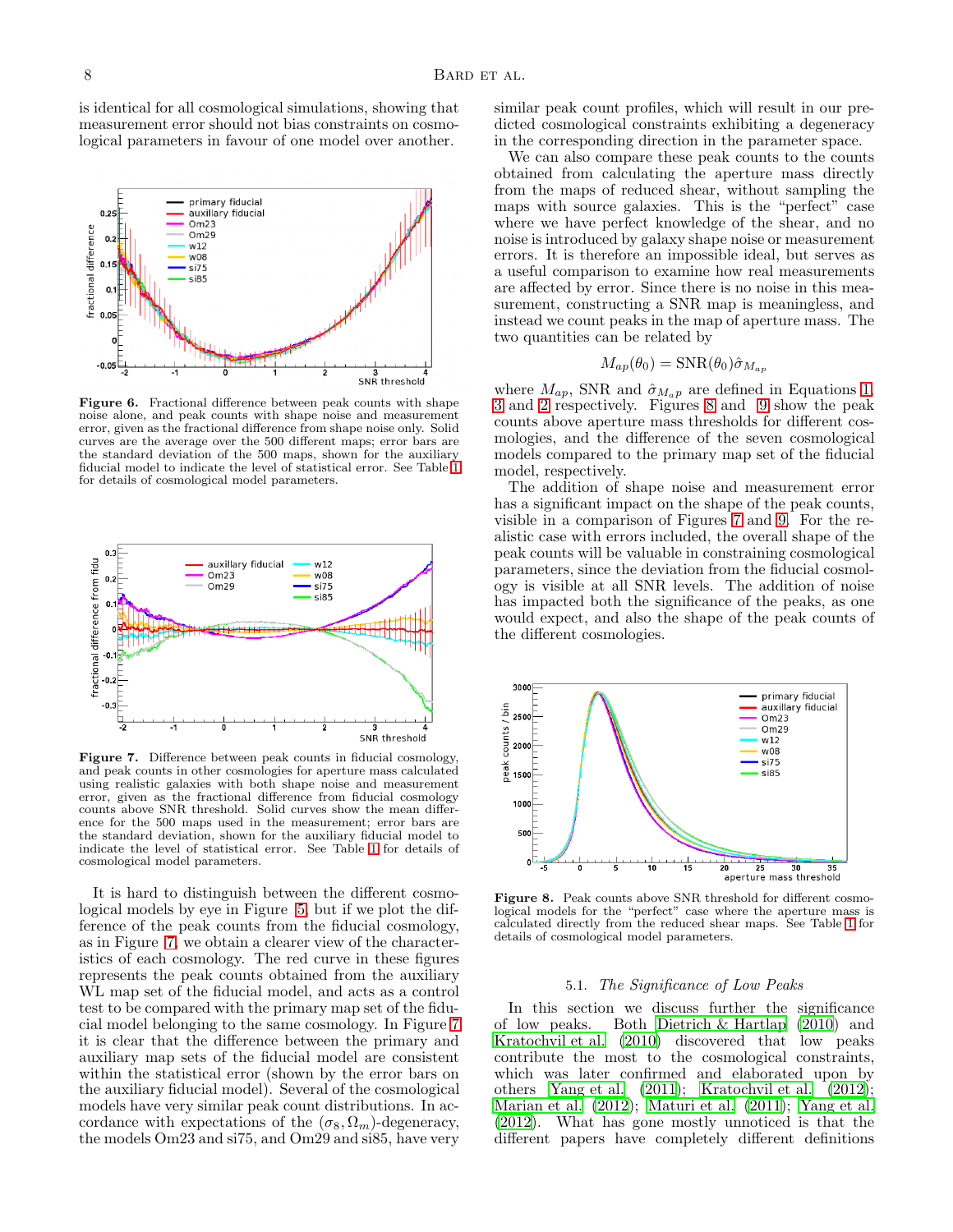

<span id="page-8-1"></span>Figure 9. Difference between peak counts in fiducial cosmology, and peak counts in other cosmologies for the "perfect" case where the aperture mass is calculated directly from the reduced shear maps, given in % difference from fiducial cosmology counts above SNR threshold. Solid curves show the mean difference for the 500 maps used in the measurement; error bars are the standard deviation, shown for the auxiliary fiducial model to indicate the level of statistical error. See Table [1](#page-3-1) for details of cosmological model parameters.

of the word 'low' in this context, and different papers actually refer to completely disjoint peak ranges. [Kratochvil et al. \(2010](#page-12-17)) and the group's follow-up works [\(Yang et al. 2011](#page-13-1), [2012\)](#page-13-3), subsequently referred to as Group A, define low peaks as having an SNR between 0–2 or 1–3.5  $\sigma$ , depending on the publication. [Dietrich & Hartlap \(2010\)](#page-12-16) define low peaks as lying in the range  $3.25-4.5\sigma$ , such that their entire range is higher than most of the previous group's papers. The hierarchical peak finding algorithm of [Marian et al. \(2012\)](#page-12-19) is overwhelmed by the number of peaks below SNR $\sim 3\sigma$  and breaks down, so these authors also restrict themselves to a range above SNR $\sim 3\sigma$  in their peak detection, while [Maturi et al. \(2011\)](#page-12-21) conclude that to constrain the parameter  $f_{NL}$  of primordial non-Gaussianity, only peaks with SNR $> 2\sigma$  are useful. We refer to this second group of three independent collaborations as Group B.

What has made a direct comparison of the works of these papers impossible is that Group A used peak counts in maps of convergence, while Group B used peak counts in shear maps and a somewhat more realistic simulation of galaxy shape noise. For the first time in this paper, we use reduced shear maps and include realistic LSST measurement errors for the same set of simulations used by Group A, which allows a direct comparison of the works. However, it should be noted that our comparison is not complete, since we use only one smoothing scale and a different aperture mass filter compared to the work in Group A.

We plot the  $\Delta \chi^2$  between different cosmological models coming from the different SNR ranges in Figure [10.](#page-8-2) Neglecting correlations between individual SNR ranges and simply interpreting the area under the curves as the strength of distinction between the cosmological models, we conclude that peaks with SNR $\sim 0-2\sigma$  carry approximately  $1/3$  of all the information in the peak counts, peaks with  $SNR > 3\sigma$  approximately half, and peaks with SNR>  $3.5\sigma$  also about 1/3. We can compare this result to [Kratochvil et al. \(2010\)](#page-12-17), which found according to the third panel of their Figure 5 that low peaks (by our definition of 'low') were somewhat more important for cosmology with convergence maps. However, we use a filter

for aperture mass that emphasizes an NFW profile and so may de-emphasize smaller peaks, which would explain the discrepancy in our results.[16](#page-8-3)

In the literature, there have been claims that low (0-  $3\sigma$ ) peaks do not carry any useful cosmological information both due to galaxy shape noise dominating the peak counts, and due to the unknown influence of systematic errors in this range. [Yang et al. \(2011\)](#page-13-1) has shown that the first of these issues is a misconception, and that real cosmological structure contributes significantly to peak counts at low SNR. We have shown here that, even in the presence of systematic errors from a realistic analysis pipeline, we can still extract that information.



<span id="page-8-2"></span>**Figure 10.** The  $\Delta \chi^2$  (parameter sensitivity) from peak counts for our non-fiducial cosmological models, shown as a function of peak height in units of signal-to-noise ratio. Neglecting correlations between the different heights, positive peaks with  $SNR < 2\sigma$  carry approximately  $1/3$  of the information content, those with SNR $> 3\sigma$ carry one half, while peaks with SNR $> 3.5\sigma$  carry about another third. See Table [1](#page-3-1) for details of cosmological model parameters.

Interestingly, an important result from [Yang et al.](#page-13-3) [\(2012\)](#page-13-3) is that peaks with SNR $\sim 1-3.5\sigma$  are largely unbiased by baryon effects and therefore lend themselves particularly well for cosmological parameter estimations at the sub-percent accuracy level to which LSST aspires. Their result is valid within the restrictions of their study of varying the concentration parameter within NFW halos. To obtain certainty that this is universally the case for all possible contributions of baryonic physics, full hydrodynamic simulations with different baryon prescriptions need to be run. We are in the process of investigating this for a future publication.

We conclude that there is substantial information content in low WL peaks, with 'low' defined as  $SNR \sim 0-3\sigma$ . Low peak counts should not be dismissed as purely due to shape noise, especially since these low peaks have been shown to be less sensitive to uncertain baryonic physics in simulations.

## 6. ANALYSIS

<span id="page-8-0"></span>We present in this section the methodology for extracting cosmological information from the peak counts and power spectra we have obtained from aperture mass calculations.

<span id="page-8-3"></span><sup>16</sup> Also see [Pires et al. \(2012\)](#page-12-22) which claims that convergence can contain complementary information to shear if one manages to extract it observationally.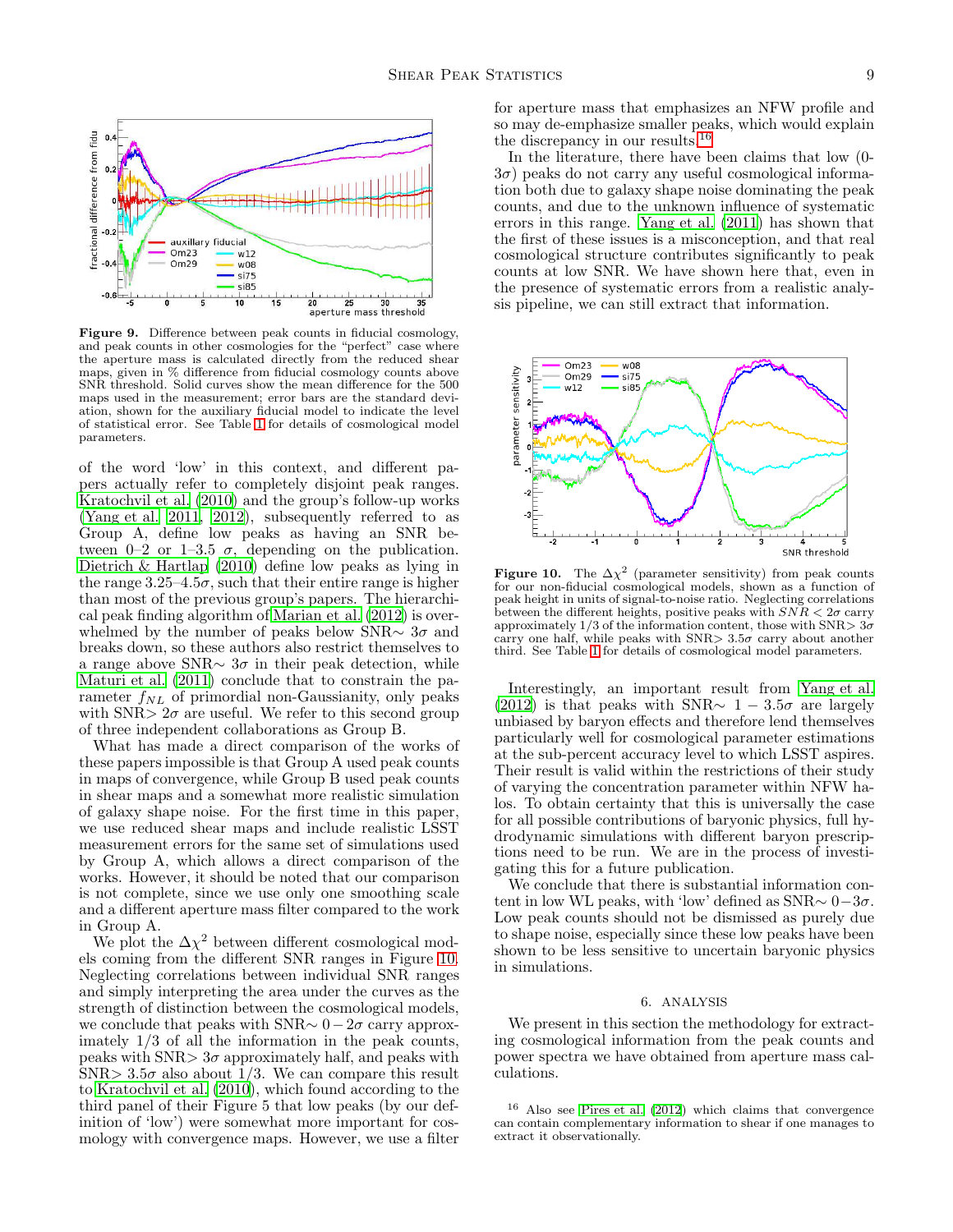#### 6.1. Statistical Descriptors

We generically refer to the different statistics one can obtain from a 2D WL map—e.g. power spectrum, peak counts, etc.—as statistical "descriptors", and denote them by N. We can also combine them into a single vector,  $N_i$ , where i indexes the peak height or the multipole for the power spectrum. Combining the data from several source redshifts makes the descriptor vector longer, but it is treated in the same way. We divide the range of peak height into 30 threshold bins. Similarly, we divide the power spectrum into 30 scale bins.

To constrain cosmology, we are interested in the true ensemble average<sup>[17](#page-9-1)</sup> (denoted henceforth by brackets  $\langle \rangle$ ) and covariance of these descriptors as a function of cosmological parameters ( $\mathbf{p} = {\Omega_m, w, \sigma_8}$ ). These of course are not available to us, but can be estimated from the simulations. Averaging over the pseudo-independent map realizations within a given cosmology, we can estimate the ensemble average by

$$
\langle N_i(\mathbf{p}) \rangle \approx \overline{N}_i(\mathbf{p}) \equiv \frac{1}{R} \sum_{r=1}^R N_i(r, \mathbf{p}), \tag{4}
$$

where  $N_i(\mathbf{p})$  is the descriptor vector for one set of cosmological parameters  $\mathbf{p}, N_i(r, \mathbf{p})$  is the descriptor vector for a single realization and r runs over our  $R = 500$  map realizations. We call this estimate the simulation mean. It differs from the true ensemble average both because of the limited number of realizations and also because of the limitations inherent in our simulations. In the absence of a fitting formula for the peak counts in the non-Gaussian case (analogous to the power spectrum formula from [Smith et al. 2003](#page-12-50)) the simulation mean serves as our proxy for theoretically predicted peak counts.[18](#page-9-2)

Because of the computational expense of producing cosmological simulations, we can only produce a limited number at the selected cosmologies given in Table [1.](#page-3-1) We have calculated the simulation mean at these points and must extrapolate to other cosmologies not explicitly simulated. Using finite differences between the simulated cosmologies, we construct a first-order Taylor expansion around our fiducial cosmology to estimate  $\overline{N}_i(\mathbf{p})$ for other cosmologies:

<span id="page-9-3"></span>
$$
\overline{N}_{i}(\mathbf{p}) \approx \overline{N}_{i}(\mathbf{p_{0}}) + \sum_{\alpha} \frac{\overline{N}_{i}(\mathbf{p}^{(\alpha)}) - \overline{N}_{i}(\mathbf{p_{0}})}{p_{\alpha}^{(\alpha)} - p_{0\alpha}} \cdot (p_{\alpha} - p_{0\alpha}),
$$
\n(5)

Here, index  $\alpha = 1, 2, 3$  refers to an individual parameter, such as  $\Omega_m, w$ , or  $\sigma_8$ .  $\mathbf{p}^{(\alpha)}$  denotes the cosmological parameter vector of a simulated non-fiducial cosmology (where only the parameter  $p_{\alpha}$  has been varied), and  $\mathbf{p}_{0}$ denotes the parameter vector for the fiducial cosmology.

The fraction in Eq. [\(5\)](#page-9-3) is the finite difference derivative. If the non-fiducial cosmology is chosen such that  $p_{\alpha}^{(\alpha)} - p_{\mathbf{0}\alpha}$  is positive, we call it a "forward derivative", if it is negative, we call it a "backward derivative". We compare the parameter constraints calculated from each derivative to assess the robustness of our results.

Similarly to the simulation mean, we estimate the covariance of the statistical descriptors from the simulations,  $Cov(N_i, N_j) \approx C_{ij}$ , where

$$
C_{ij}(\mathbf{p}) \equiv \frac{1}{R-1} \sum_{r=1}^{R} [N_i(r, \mathbf{p}) - \overline{N}_i(\mathbf{p})][N_j(r, \mathbf{p}) - \overline{N}_j(\mathbf{p})].
$$
\n(6)

This covariance matrix contains contributions both from the sample variance of the true aperture mass signal and from the noise contributions. When the size of this covariance matrix is large, inaccuracies in its estimate can become challenging, as we explore further below.

# 6.2. Monte Carlo Probability Contours

Each of our WL maps spans a 12 deg<sup>2</sup> field of view, yet we wish to obtain parameter contours for the full 20,000 deg<sup>2</sup> LSST survey volume. We therefore employ bootstrapping to generate approximations to full-sky maps. In this procedure, we draw a map  $20,000/12 \approx 1667$ times from our 500 aperture mass maps, with replacement. The resulting  $20,000 \text{ deg}^2$  map is not a true composite: we do not place the drawn maps edge to edge, but rather compute the descriptor values for each patch individually and then average over them to get their values for the full-sky map. Details of this method, as well as its advantages for parameter estimation, will be discussed in this context in [Kratochvil et al. \(in prep\)](#page-12-32). We create 10,000 such full-sky maps to obtain smooth parameter contours in our Monte Carlo procedure.

To estimate the cosmological parameter error contour from a set of WL maps from one cosmology, we use  $\chi^2$ minimization to fit for the best-fit cosmological parameters for each of the above bootstrapped full-sky maps. Thus our whole set of maps provides an ensemble of Monte Carlo realizations, and the distribution of those best-fit points can be used to draw probability contours at desired confidence levels.

For realizations drawn from the fiducial cosmology  $\mathbf{p_0}$ ,  $\chi^2$  is

$$
\chi^2(r, \mathbf{p}) \equiv \sum_{i,j} \Delta N_i(r, \mathbf{p}) \left[ \text{Cov}^{-1}(\mathbf{p_0}) \right]_{ij} \Delta N_j(r, \mathbf{p}) \quad (7)
$$

where

$$
\Delta N_i(r, \mathbf{p}) \equiv N_i(r, \mathbf{p_0}) - \langle N_i(\mathbf{p}) \rangle. \tag{8}
$$

For each Monte Carlo realization, we minimize  $\chi^2$  with respect to p using a simulated annealing algorithm. As outlined in [Kratochvil et al. \(in prep\)](#page-12-32), the covariance matrix is computed from the auxiliary map set and inverted with singular value decomposition, discarding any problematic eigenvectors. The simulation mean for the fiducial cosmology is computed from the primary map set, whereas the finite difference derivatives are computed from the auxiliary map set. The maps for which best-fit parameters are computed come from the primary map set.

#### 7. COSMOLOGICAL CONSTRAINTS

<span id="page-9-0"></span>In this section we present the results obtained by applying the methods described in Section [6](#page-8-0) to the peak counts described in Section [5](#page-6-0) in order to constrain the

 $^{17}$  Averaged over all possible universes with the same cosmological parameter values.

<span id="page-9-2"></span><span id="page-9-1"></span><sup>18</sup> While there are theoretical predictions for peak counts in Gaussian and non-Gaussian cases, the non-Gaussian predictions are not accurate enough to be useful for this purpose.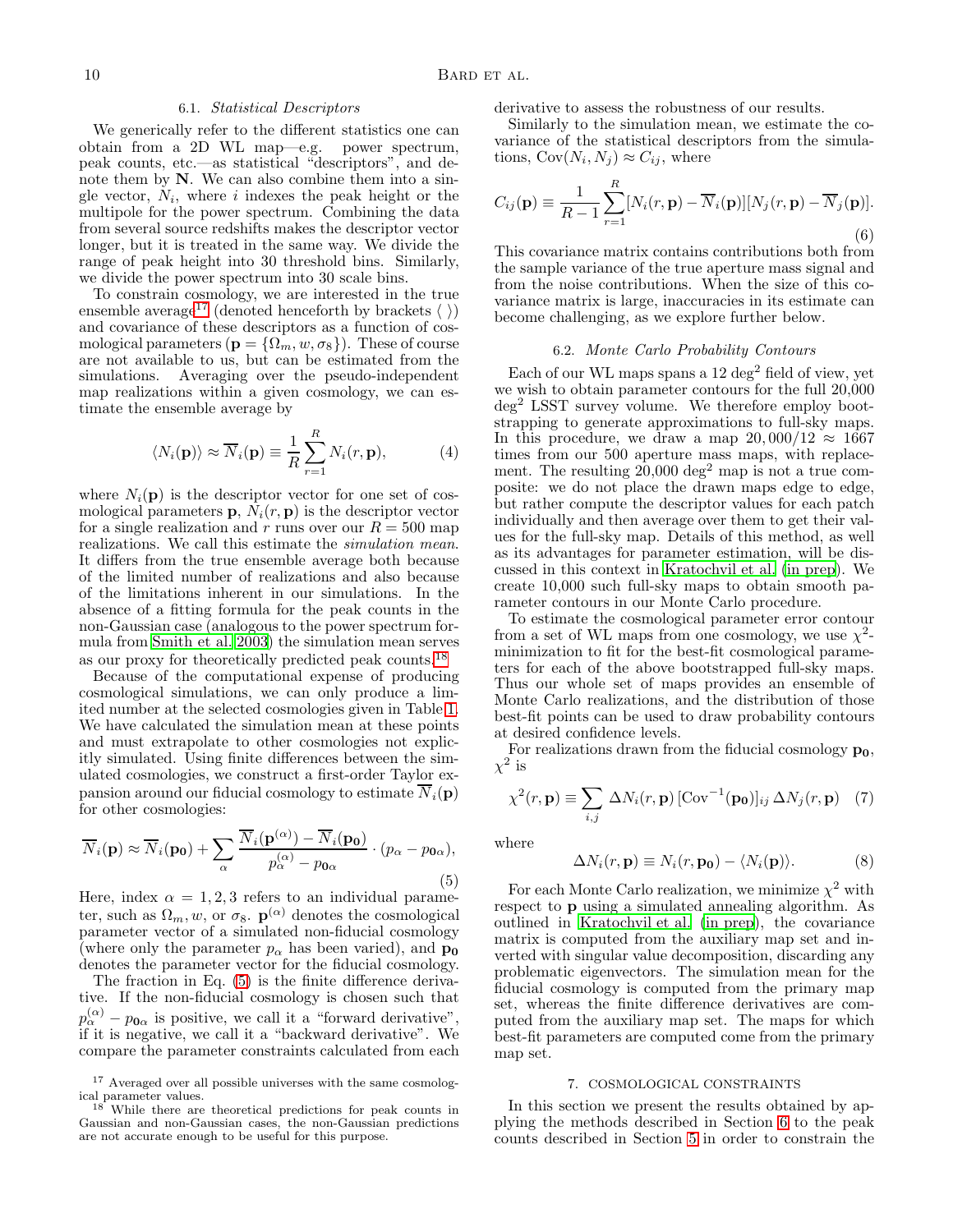cosmological parameters  $\Omega_m$ ,  $\sigma_8$  and w. We also calculate the power spectrum of the aperture mass maps, and use that to predict constraints on cosmological parameters. Previous work [\(Yang et al. 2011](#page-13-1)) has shown that peak counts in convergence maps contain additional information beyond the power spectrum, and can tighten constraints on cosmological parameters, as well as break degeneracies in constraints from the power spectrum alone. We compare here the constraints on cosmological parameters obtained from the power spectrum of the aperture mass maps, traced by galaxies with shape noise included, and the constraints from peak counts, traced by the same galaxies.

To determine the sensitivity of peak counts to cosmological parameters, one can use the backward, forward, or symmetric derivative in the Taylor expansion in Eq.  $(5)$ . It is important to check that all derivatives give the same contours, and as expected we find very small shifts in the contour size and shape between the different derivative methods consistent with the statistical limitations of the cosmological simulations used. The contours we present in this section are 68% error contours, corresponding to data obtained by a full LSST ten-year survey using only good quality r-band data.

Figure [11](#page-11-1) shows the contours for the peak counts above SNR thresholds for the backward derivative. The contours in dashed curves show the predicted constraints for measurements made with shape noise only, and solid curves show the constraints for both intrinsic shape noise and the realistic measurement errors described in previous sections. The predicted constraints with measurement error appear at first inspection to be smaller than with shape noise alone. In fact this is due to the accuracy with which we can derive the contours from the available set of cosmological simulations. A set of simulations covering a larger range of cosmological parameter space would yield smoother contours, but at present this is computationally unfeasible. If we look at the contours calculated for the forward derivative shown in Figure [12,](#page-11-2) we see that in this case the contours with measurement error are roughly the same size as those for shape noise alone. The constraints with and without measurement error are indistinguishable within the statistical accuracy of the contours.

This indicates that measurement errors will have a relatively small impact on the accuracy of cosmological constraints with shear peak statistics with LSST. We note that we have neglected spatial correlations in measurement errors, which we expect to have a small impact on the number counts of peaks but are known to have a more significant impact on measurements of the power spectrum. In comparing constraints obtained with peak counts and our measurement of the power spectrum, we therefore restrict the comparison to the case with shape noise only. This is shown in Figure [13.](#page-11-3) As seen in previous work [\(Kratochvil et al. 2012;](#page-12-12) [Yang et al. 2011\)](#page-13-1), the predicted constraints obtained with peak counts are better than using the power spectrum alone, and a small improvement is found when combining the two measurements.

It should be noted that our finding that measurement errors have a small impact on constraints from peak counts, is only valid under the assumptions that we have made in our analysis framework. For example, there may be a larger error associated with the KSB algorithm than we find in this work, because our simulated galaxies are modeled with Sersic profiles rather than real galaxy shapes. Since the ImSim input catalogues are anchored to real data, this is a limitation from the current survey data, and will be improved with future observations. The accuracy of our constraints is also limited by the accuracy of our N-body simulations, which is discussed in detail in Section V.F of [Kratochvil et al. \(2012\)](#page-12-12).

The predicted constraints in this work are comparable to those found in other analyses which use the same cosmological simulations, but different measurement techniques [\(Kratochvil et al. 2012;](#page-12-12) [Yang et al. 2011\)](#page-13-1). For example, Figure 12 in [Yang et al. \(2011\)](#page-13-1) shows constraints on cosmological parameters from peak counts from convergence in a single redshift plane, combined with the power spectrum and scaled to an LSST-size survey, that are very similar to our constraints.<sup>[19](#page-10-0)</sup> The comparison is not direct, however, due to the differences in analysis methodology. In particular, most of the previous work has looked at peaks in maps of convergence, whereas we study reduced shear peak counts. The similarity of our constraints to those in [Yang et al. \(2011\)](#page-13-1) imply that the difference between peak counts in convergence and reduced shear is small, but we are unaware of any work directly comparing the two methodologies.

It is even harder to make a comparison with other work that uses an entirely different set of cosmological simulations. In that case, the cosmological parameters varied in the simulations, as well as the details of the N-body algorithms, make it almost impossible to make meaningful comparisons between results. The best we can say is that the amount of information added by a measurement of peak counts, compared to the power spectrum alone, is consistent with results from other work [\(Marian et al.](#page-12-20) [2011;](#page-12-20) [Dietrich & Hartlap 2010\)](#page-12-16).

It should be noted that this work does not use multiple smoothing scales. Using Minkowski functionals as an example, [Kratochvil et al. \(2012\)](#page-12-12) have shown that combining smoothing scales is important to extract the maximum amount of information from weak lensing maps with a non-Gaussian descriptor, and [Marian et al. \(2012](#page-12-19)) have explicitly demonstrated this for peak counts. It remains to be studied if the power spectrum contributes any additional information to peak counts when a combination of smoothing scales is used for peaks, or if peaks manage to extract all information when enough smoothing scales are used. The work in [Kratochvil et al. \(2012](#page-12-12)) noted that combining smoothing scales does not improve the constraints of the power spectrum, because the smallest smoothing scale contains already all of the information contained in the power spectrum. This is true for the Gaussian filter used on convergence in that paper. However, when evaluating aperture mass on reduced shear, one arrives at a compensated filter on convergence. Compensated filters suppress all modes much longer than the size of the filter, in addition to small-scale modes. Thus, for the filter used in this paper—and for using shear in general—combining different smoothing scales could be an asset also for the power spectrum.

<span id="page-10-0"></span><sup>19</sup> It should be noted that the analysis in [Yang et al. \(2011](#page-13-1)) used only 15 galaxies per arcminute<sup>2</sup> for one redshift plane, whereas we use 30 galaxies per arcmin<sup>2</sup> over the full redshift range.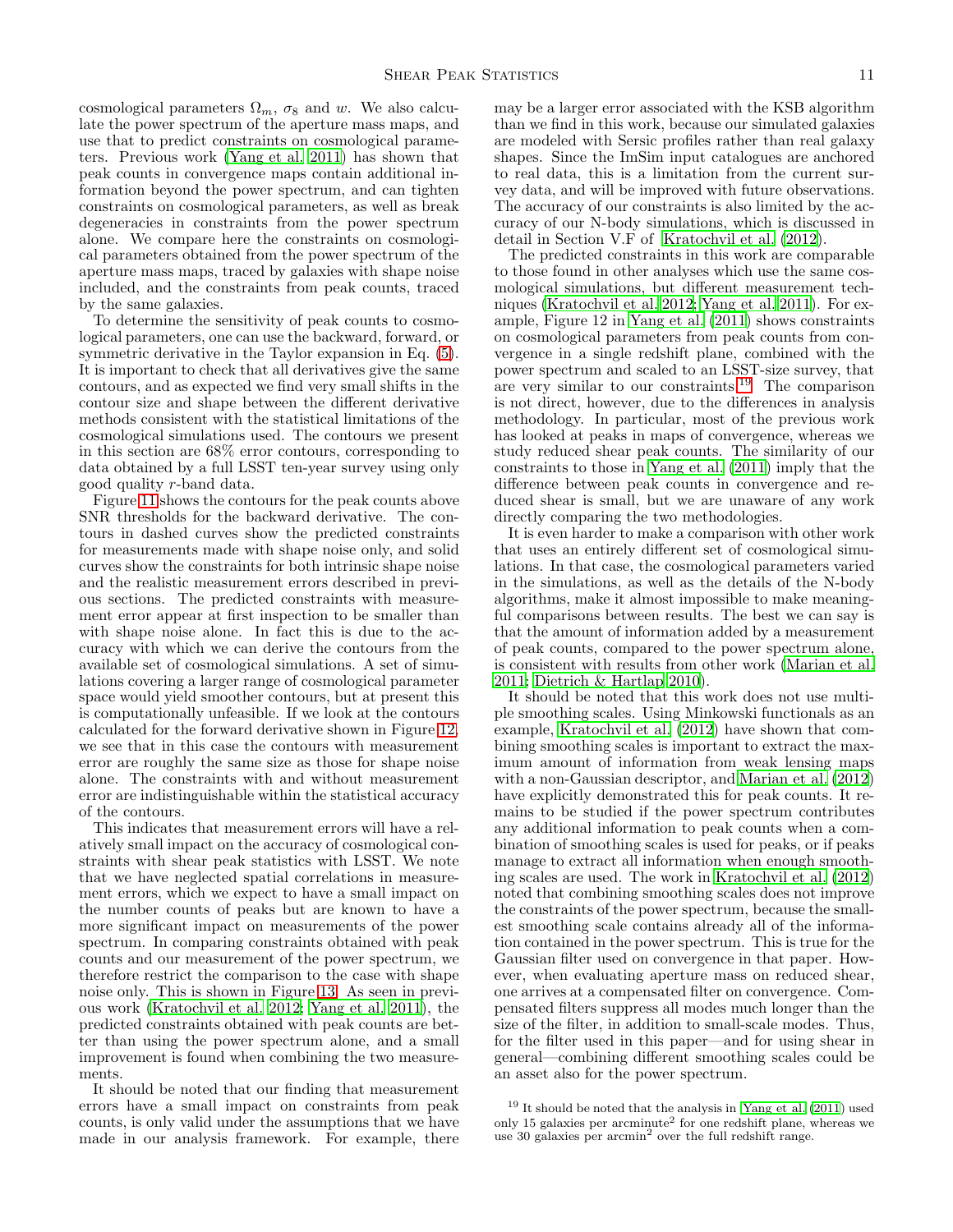

<span id="page-11-1"></span>Figure 11. 68% error contours on the cosmological parameters  $\Omega_m$ ,  $\sigma_8$  and w for peak counts, using the backward derivative in the Taylor expansion. The dashed curves show the constraints for measurements including shape noise only, and the solid curves for both shape noise and measurement error.



Figure 12. 68% error contours on the cosmological parameters  $\Omega_m$ ,  $\sigma_8$  and w for peak counts, using the forward derivative in the Taylor expansion. The dashed curves show the constraints for measurements including shape noise only, and the solid curves for both shape noise and measurement error.

<span id="page-11-2"></span>

<span id="page-11-0"></span>Figure 13. 68% error contours on the cosmological parameters  $\Omega_m$ ,  $\sigma_8$  and w for peak counts (blue) and power spectrum (red) and the combination of the two (green), using the backward derivative in the Taylor expansion for measurements including shape noise only .

## <span id="page-11-3"></span>8. SUMMARY

We have produced the first framework for including realistic galaxies and measurement errors in predictions of shear peak counts, using information from the LSST Image Simulator, ImSim. Galaxies are drawn from realistic distributions, based on observational data, in redshift, size, magnitude and ellipticity. We use information from ImSim to assign uncertainties to the galaxy shape measurements based on these properties, using the KSB shape measurement algorithm. We use these realistic galaxies to trace the reduced shear maps produced from ray-traced cosmological N-body simulations, and distort

the galaxy shapes appropriately according to the shear parameters interpolated in three dimensions. The aperture mass and signal-to-noise ratio is calculated for the resulting simulated catalogues, using an implementation of the aperture mass statistic on the GPU.

We count peaks above SNR thresholds, and use the resulting peak count distributions to predict constraints on cosmological parameters with LSST. We also calculate the aperture mass for an idealized case where we know the reduced shear perfectly, with no uncertainty from galaxy shape noise or measurement error. Comparing the two cases, we find that the majority of the discriminating power for the ideal case is in the high SNR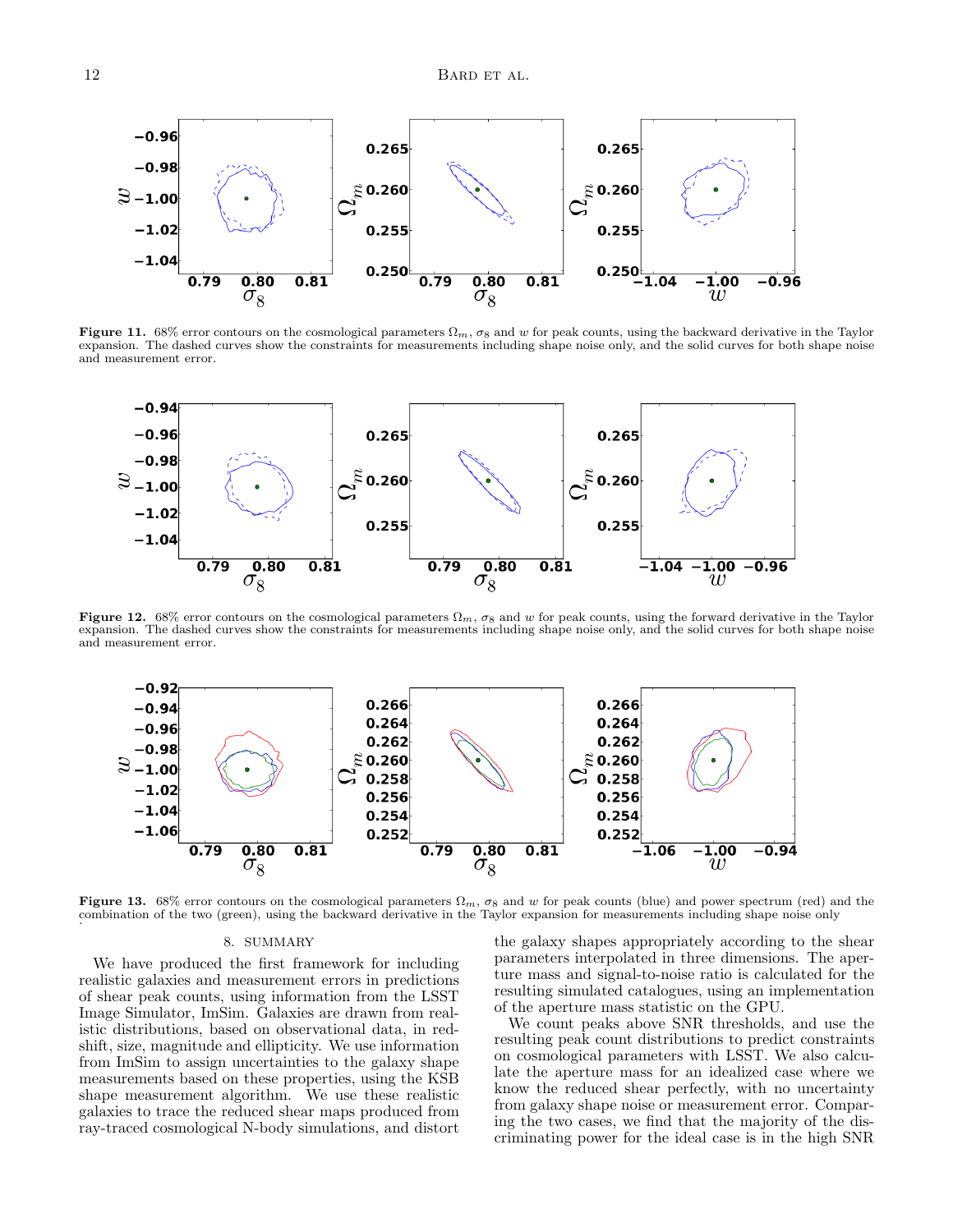peaks, whereas for the realistic measurements the power comes from the full range of peak counts. This confirms for the case of peak counts in reduced shear maps what has already been seen in peak counts for convergence maps by [Kratochvil et al. \(2010](#page-12-17)); [Yang et al. \(2011](#page-13-1)) that low and medium significance peaks with SNR  $< 3.5\sigma$ in reduced shear maps contribute most of the cosmological constraining power.

We calculate the 68% confidence contours for the realistic and noiseless peak counts, and find that there is a significant degeneracy in  $\Omega_m$  and  $\sigma_8$ , and smaller degeneracies in the other planes. Even in the presence of noise, there is substantial information in peak counts beyond that which can be extracted from the power spectrum alone - the contours from peak counts are approximately 25% smaller compared to contours from the power spectrum alone. Combining the two measurements (from peak counts and the power spectrum), we calculate expected constraints on  $\Omega_m$ ,  $\sigma_8$  and w for a ten-year LSST survey of  $0.257 < \Omega_m < 0.263$ ,  $0.792 < \sigma_8 < 0.804$  and  $0.98 < w < 1.02$ . Note that these constraints are given for illustration, and are not intended as expected final constraints for LSST. LSST analyses will use multiple redshifts bins for power spectrum and peaks and include measurements of BAO, supernovae etc. to achieve substantially better constraints.

We have shown that reduced shear peak counts are a useful probe of cosmology, and that the presence of realistic instrument noise and measurement uncertainties have very little impact on the power of the cosmological constraints. This work is the first step in a series of analyses needed to develop the analysis of shear peak counts to the level of sophistication currently enjoyed by the study of shear correlation functions. Future work should consider the impact of photometric errors, masked areas, and galaxy clustering around areas of high shear on peak counting, and should start to consider ways to potentially mitigate these effects.

We would like to thank Brandon Calabro for useful discussions on shear maps and aperture mass statistics. J.M.K. and K.M.H. receive support from NASA's Jet Propulsion Laboratory subcontract 1363745. This research utilized resources at the New York Center for Computational Sciences, a cooperative effort between Brookhaven National Laboratory and Stony Brook University, supported in part by the State of New York. This work is supported in part by the U.S. Department of Energy under Contract No. DE-AC02-98CH10886.

## REFERENCES

- <span id="page-12-5"></span>Allen, S., Evrard, A. & Mantz, A., 2011, ARAA 49, 409.
- <span id="page-12-0"></span>Albrecht A. et al., 2006, [arXiv:astro-ph/0609591.](http://arxiv.org/abs/astro-ph/0609591)
- <span id="page-12-30"></span>Bard, D., Bellis, M., Allen, M. et al., 2012, [arXiv:1208.3658v](http://arxiv.org/abs/1208.3658)1 [astro-ph.IM].
- <span id="page-12-25"></span>Bartelmann, M., & Schneider, P., 2001, Physics Reports, 340 291.
- <span id="page-12-39"></span>Behroozi, P. et al., 2011, [arXiv:1110.4370v](http://arxiv.org/abs/1110.4370)2 [astro-ph.CO].
- <span id="page-12-47"></span>Bertin, E., Arnouts, S., 1996, AAS 117, 393.
- Bruzual, G. & Charlot, S., 2003, Mon. Not. Roy. Astron. Soc. 386, 887.
- <span id="page-12-40"></span>Coil, A. et al., 2004, Astrophys. J. 609, 525.
- <span id="page-12-45"></span>Chang, C., et al., 2012, [arXiv:1206.1378v](http://arxiv.org/abs/1206.1378)2 [astro-ph.CO].
- <span id="page-12-44"></span>Chang, C., et al., 2012, [arXiv:1206.1383v](http://arxiv.org/abs/1206.1383)2 [astro-ph.IM].
- <span id="page-12-24"></span>Connolly, A., et al., 2010, Simulating the LSST System, Proc. SPIE 7738, 53.
- <span id="page-12-16"></span>De Lucia, G. et al., 2006, Mon. Not. Roy. Astron. Soc. 366, 499. Dietrich, J. P. & Hartlap, J., 2010, Mon. Not. Roy. Astron. Soc. 402, 1049.
- <span id="page-12-35"></span><span id="page-12-9"></span>Guimarães, A., 2002, Mon. Not. Roy. Astron. Soc. 337, 631. Hamana, T. & Mellier, Y., 2001, Mon. Not. Roy. Astron. Soc. 327, 169.
- <span id="page-12-6"></span>Hamana, T., Takada, M. & Yoshida, N., 2004, Mon. Not. Roy. Astron. Soc. 350, 893.
- <span id="page-12-29"></span>Hetterscheidt, M., Erben, T. & Schneider, P., 2005, A & A 442, 43.
- <span id="page-12-38"></span>Hockney, R. & Eastwood, J., 1998, "Computer Simulation Using Particles," Adam Hilger, Bristol.
- <span id="page-12-1"></span>Hoekstra, H. & Jain, B., 2008, Annual Review of Nuclear and Particle Science 58, 99.
- <span id="page-12-23"></span>Jain, B. & Van Waerbeke, L., 2000, Astrophys. J. Lett. 530, L1.
- <span id="page-12-7"></span>Jain, B., Seljak, U. & White, S., 2000, Astrophys. J. 530, 547.
- <span id="page-12-37"></span>Jain, B., Seljak, U. & White, S., 2000, Astrophys. J. 530, 547.
- <span id="page-12-41"></span>Joachimi, B. et al., 2012, [arXiv:1203.6833v](http://arxiv.org/abs/1203.6833)1 [astro-ph.CO]. Kaiser, N., Squires, G. & Broadhurst, T. 1995, Astrohphys. J.
- <span id="page-12-48"></span>449, 460.
- Kaiser, N., 1995, Astrophys. J. 439, L1.
- <span id="page-12-49"></span>Kitching, T. et al., 2012, Mon. Not. Roy. Astron. Soc. 423, 4.
- <span id="page-12-17"></span>Kratochvil, J. M., Haiman, A. & May, M., 2010, Phys. Rev. D 81, 043519.
- <span id="page-12-12"></span>Kratochvil, J. M., Wang, S., Lim, E. A. et al., 2012, Phys. Rev. D 85, 103513.
- <span id="page-12-31"></span>Kratochvil, J. M., "The Inspector Gadget Weak Lensing Simulation Pipeline: I. The Codes", in prep.
- <span id="page-12-32"></span>Kratochvil, J. M., May, M., Haiman, Z. et al., "The Inspector Gadget Weak Lensing Simulation Pipeline: II. The First Dataset", in prep.
- <span id="page-12-42"></span>Leauthaud, A. et al., 2007, Astrophys. J. S 172, 1.
- <span id="page-12-34"></span>Lewis, A., Challinor, A., & Lasenby, A., 2000, Astrophys. J. 538, 473.
- <span id="page-12-18"></span>Li, M., 2011, A & A 35, 349.
- Lombardi, M., & Bertin,, G., A & A 335, 1 (1998).
- <span id="page-12-14"></span>Marian, L., Smith, R. E., & Bernstein, G. M., 2009, Astrophys. J. 698, L33.
- <span id="page-12-15"></span>Marian, L., Smith, R. E., & Bernstein, G. M., 2010, Astrophys. J. 709, 286.
- <span id="page-12-20"></span>Marian, L., Hilbert, S., Smith, R. E. et al, 2011, Astrophys. J. 728, L13.
- <span id="page-12-19"></span>Marian, L., Smith, R. E., Hilbert, S. et al, 2012, Mon. Not. Roy. Astron. Soc. 423, 1711.
- <span id="page-12-10"></span>Maturi, M., Angrick, C., Bartelmann, M. et al, 2010, A & A 519, A23.
- <span id="page-12-21"></span>Maturi, M., Fedeli, C., & Moscardini, L., 2011, Mon. Not. Roy. Astron. Soc. 416, 2527.
- <span id="page-12-2"></span>Munshi, D., Valageas, P., van Waerbeke, L. et al., 2008, Phys. Rep.462, 67.
- <span id="page-12-11"></span>Munshi, D.,, van Waerbeke, L., Smidt, J. et al., 2011, Mon. Not. Roy. Astron. Soc. 419, 536.
- <span id="page-12-28"></span>Navarro, J., Frenk, C. & White, S., Astrophys. J. 486, 493 (1996).
- <span id="page-12-43"></span>Peterson, J. et al., 2009, LSST Science Book, Chapter 3.3, [arXiv:0912.0201,](http://arxiv.org/abs/0912.0201) [http://www.lsst.org/lsst/scibook.](http://www.lsst.org/lsst/scibook)
- <span id="page-12-46"></span>Pinto, P. et al., 2009, LSST Science Book, Chapter 3.1, [arXiv:0912.0201,](http://arxiv.org/abs/0912.0201) [http://www.lsst.org/lsst/scibook.](http://www.lsst.org/lsst/scibook)
- <span id="page-12-13"></span>Pires, S., Starck, J-L., Amara, A. et al., 2009, A&A505, 969.
- <span id="page-12-22"></span>Pires, S., Leonard, A., & Starck, J-L., 2012, Mon. Not. Roy. Astron. Soc. 423, 983.
- <span id="page-12-8"></span>Sato, J., Takada, M., Jing, Y. P., & Futamase, T., 2001, Astrophys. J. 551, L5.
- Sato, M., Hamana, T., Takahashi, R., et al., 2009, Astrophys. J. 701, 945.
- <span id="page-12-27"></span>Schirmer, M., et al., 2007, A+A 462, 875.
- <span id="page-12-36"></span>Schneider, P., Ehlers, J., & Falco, C. C., 1992, "Gravitational Lenses", Springer-Verlag, New York.
- <span id="page-12-26"></span>Schneider. P., 2005, [arXiv:astro-ph/0509252.](http://arxiv.org/abs/astro-ph/0509252)
- <span id="page-12-3"></span>Schrabback, T, et al., 2010, A&A516, A63.
- Seitz, C., Schneider, P., 1998, [arXiv:astro-ph/9802051v](http://arxiv.org/abs/astro-ph/9802051)1.
- <span id="page-12-4"></span>E. Semboloni et al., 2011, Mon. Not. Roy. Astron. Soc. 410, 143.
- <span id="page-12-50"></span>Smith R.E., Peacock, J. A., Jenkins, A. et al., 2003, Mon. Not. Roy. Astron. Soc. 341, 1311.
- <span id="page-12-33"></span>Springel, V., 2005, Mon. Not. Roy. Astron. Soc. 364, 1105.